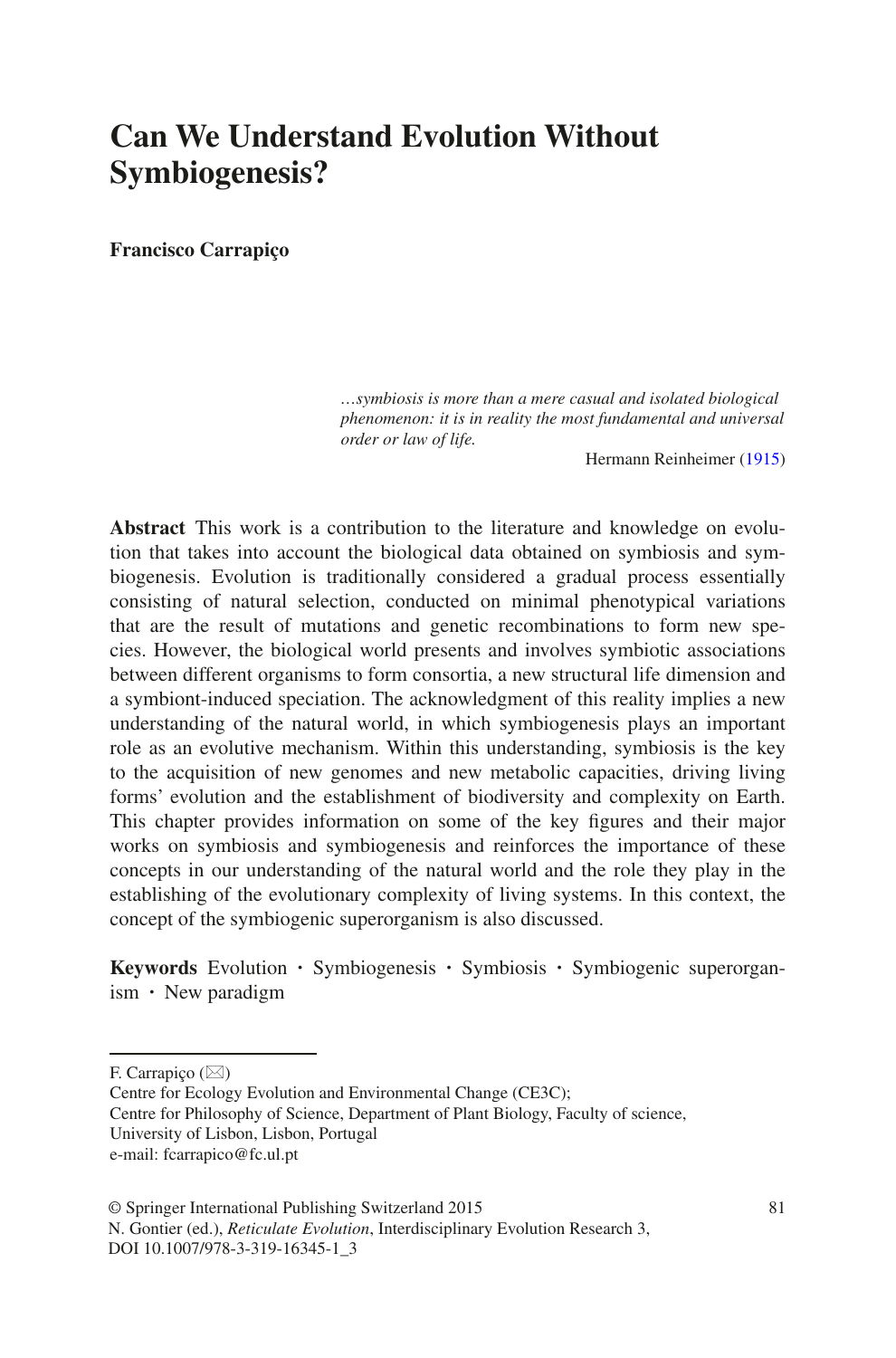# **1 Introduction**

The idea of evolution applied to the biological world was used for the first time in the eighteenth century (1779) by the Swiss naturalist and philosopher Charles Bonnet (Bowler [1975\)](#page-22-0), who developed this concept in the context of egg fertilization by spermatozoon. In his work, the author considers that the egg contains the embryo preformed with all the parts of the future organism present, the sperm cell being the trigger for such development. The unfolding of the pre-existent embryo was called "evolution" (Rieppel [2011](#page-24-1)). However, the use of this term in a more modern sense began to emerge when new data were obtained from different expeditions around the world carried out by French and English naturalists in the eighteenth and nineteenth centuries. These data, which included geological and biological information on different continents, undermined the official version of the Earth's formation and its age, as well as the universal tenet of the creation of species, questioning the validity of the biblical version and building a new tree of life on a dynamic planet (Mayr [2001](#page-23-0); Kutschera [2011\)](#page-23-1).

The first modern scientific ideas on evolution were presented in 1809 by Jean Baptiste Pierre Antoine de Monet, Chevalier de Lamarck, in his book *Philosophie Zoologique, ou Exposition des Considérations Relatives à l'Histoire Naturelle des Animaux*. The latter envisioned evolution as a progression from less to more complex organisms, where the notion of progression was represented by a straight line (Lamarck [1809\)](#page-23-2). The shift from the belief in a static approach to a dynamic understanding of the evolution of the natural world was brought about by the publication of Alfred Wallace's works and especially, in 1859, by Charles Darwin's book *On the Origin of Species by means of Natural Selection or the Preservation of Favored Races in the Struggle for Life* (Darwin [1859](#page-23-3)). Influenced by the works of Thomas Malthus and Charles Lyell, Darwin built a theory that contributed to change radically the idea of constancy of species, which allowed for the development of the theory of common descent and the challenging of the natural theology principles that had ruled natural science for centuries (Kutschera [2011](#page-23-1)).

At the beginning of the twentieth century, new scientific data were published by several authors, among them the German biologist, Theodor Boveri, and the American biologists, Thomas Hunt Morgan and Hermann Joseph Muller (Reif et al. [2000](#page-24-2)), contributing to a new understanding of the evolution concept. Among these data, the discovery of the nature and role of the chromosome in heredity—which lays at the core of the chromosome theory of inheritance—was of primordial importance. Further research, namely in mathematical and field studies population genetics, developmental biology, biogeography, and paleontology, contributed to a better understanding of evolution and the formation of evolutionary synthesis, which constituted the core of the synthetic theory of evolution. This theory was based on five evolutionary factors: mutation, recombination, selection, isolation, and drift (Reif et al. [2000\)](#page-24-2). In 1942, Julian Huxley published *Evolution: The Modern Synthesis*, opening a new chapter on the understanding of evolution, merging the Darwinist ideas with new concepts in genetics and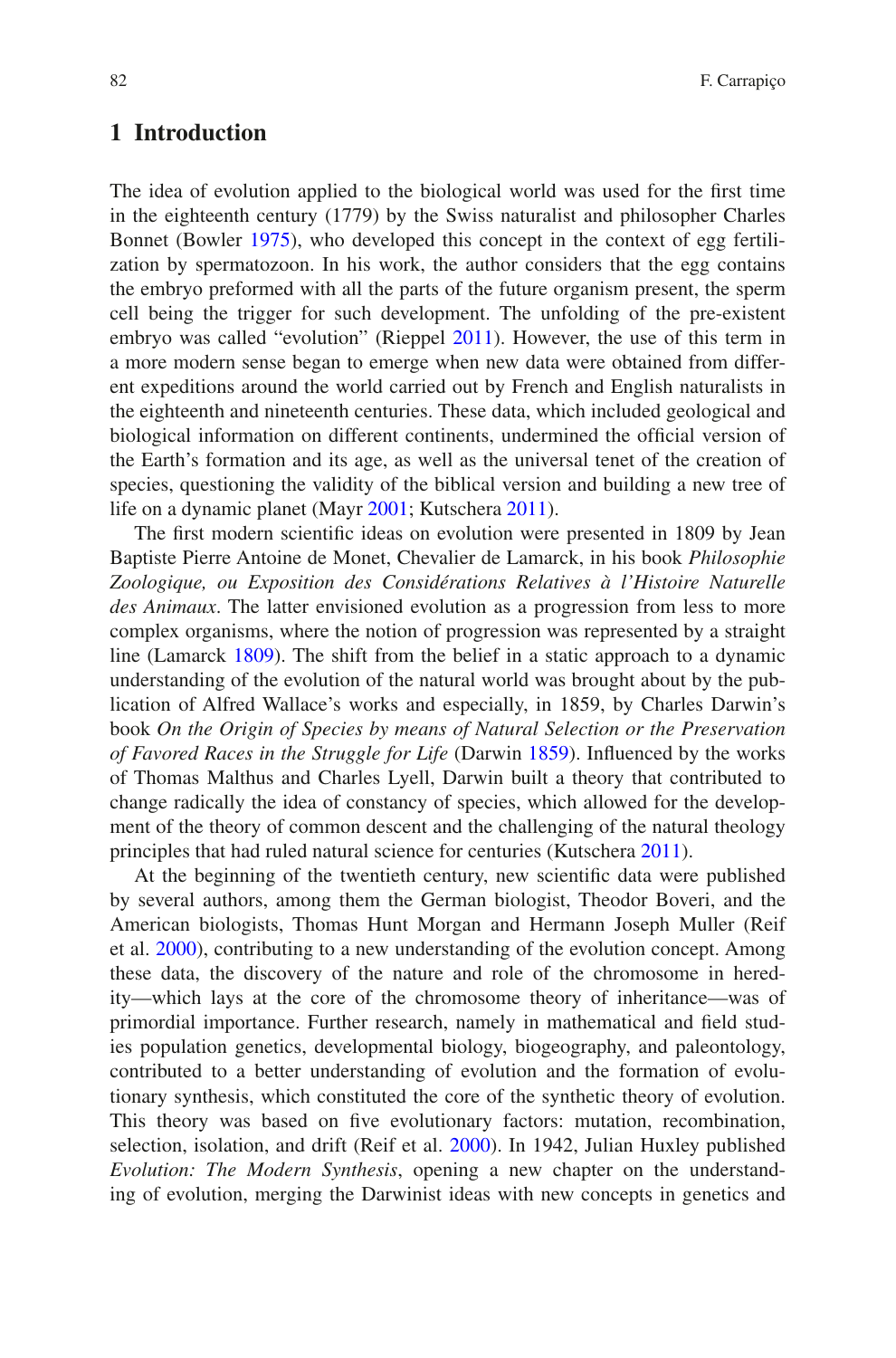evolutionary biology, developed previously by authors such as John B.S. Haldane and Theodosius Dobzhansky (Huxley [1942](#page-23-4)). The same year, Ernst Mayr published *Systematics and the Origins of Species, from the Viewpoint of a Zoologist* (Mayr [1942\)](#page-23-5), an important work on modern evolutionary synthesis. It was the beginning of the neo-Darwinist period, which is still considered the mainstream approach to evolution studies.

Bearing this background in mind, this work is a contribution to the literature and knowledge on evolution, which takes into account the biological data obtained in the last few years. This chapter tries to find new answers to old questions, which neo-Darwinism in its "ivory tower" has not been able to cope with, having driven evolutionary science to a dead end regarding some topics in the field, reinforcing the importance of symbiogenesis to understand the natural world and in the establishment of evolutive complexity of living systems.

### **2 Roots and Paths of Symbiogenesis**

Evolution is traditionally considered as a gradual process essentially consisting of natural selection conducted on minimal phenotypical variations, which are the result of random mutations and genetic recombinations to form new species. However, "Mutation accumulation does not lead to new species or even to new organs or new tissues," and "99.9 % of the mutations are deleterious" (Margulis and Sagan [2002](#page-23-6)).

In contrast, the biological world presents and involves symbiotic associations between different organisms to form consortia, a new structural life dimension and a symbiont-induced speciation. This reality implies a new understanding of the natural world, in which symbiogenesis plays an important role as an evolutive mechanism, with symbiosis as the key to the acquisition of new genomes and new metabolic capacities, which drives living forms' evolution and the establishment of biodiversity on Earth (Margulis and Sagan [2002\)](#page-23-6). So, we can say that "Symbiosis is simply the living together of organisms that are different from each other" (Margulis and Sagan [2002\)](#page-23-6) and symbiogenesis can be seen as the "origin of evolutionary novelty via symbiosis" (Margulis [1990\)](#page-23-7). Even one of the well-known neo-Darwinists of our time, Richard Dawkins, in his book *The Selfish Gene* (Dawkins [1976,](#page-23-8) p. 182), introduced the idea that "Each one of our genes is a symbiotic unit" and "We are gigantic colonies of symbiotic genes." Nevertheless, he refused to admit that symbiosis and co-operation can have a crucial role in nature and reinforced the importance of gene selfishness in the evolutive process.

It was only with Peter Corning's work, *The Co*-*operative Gene…* (Corning [1996\)](#page-22-1), that these ideas moved to a new level of understanding, highlighting co-operation and saying that "Synergy is a multi-leveled phenomenon that can take many different forms," and "has played a significant causal role in the evolution of complexity."

In a certain way, "Co-operation represents an often advantageous survival strategy" and in "a complex organism or superorganism [it] represents a collective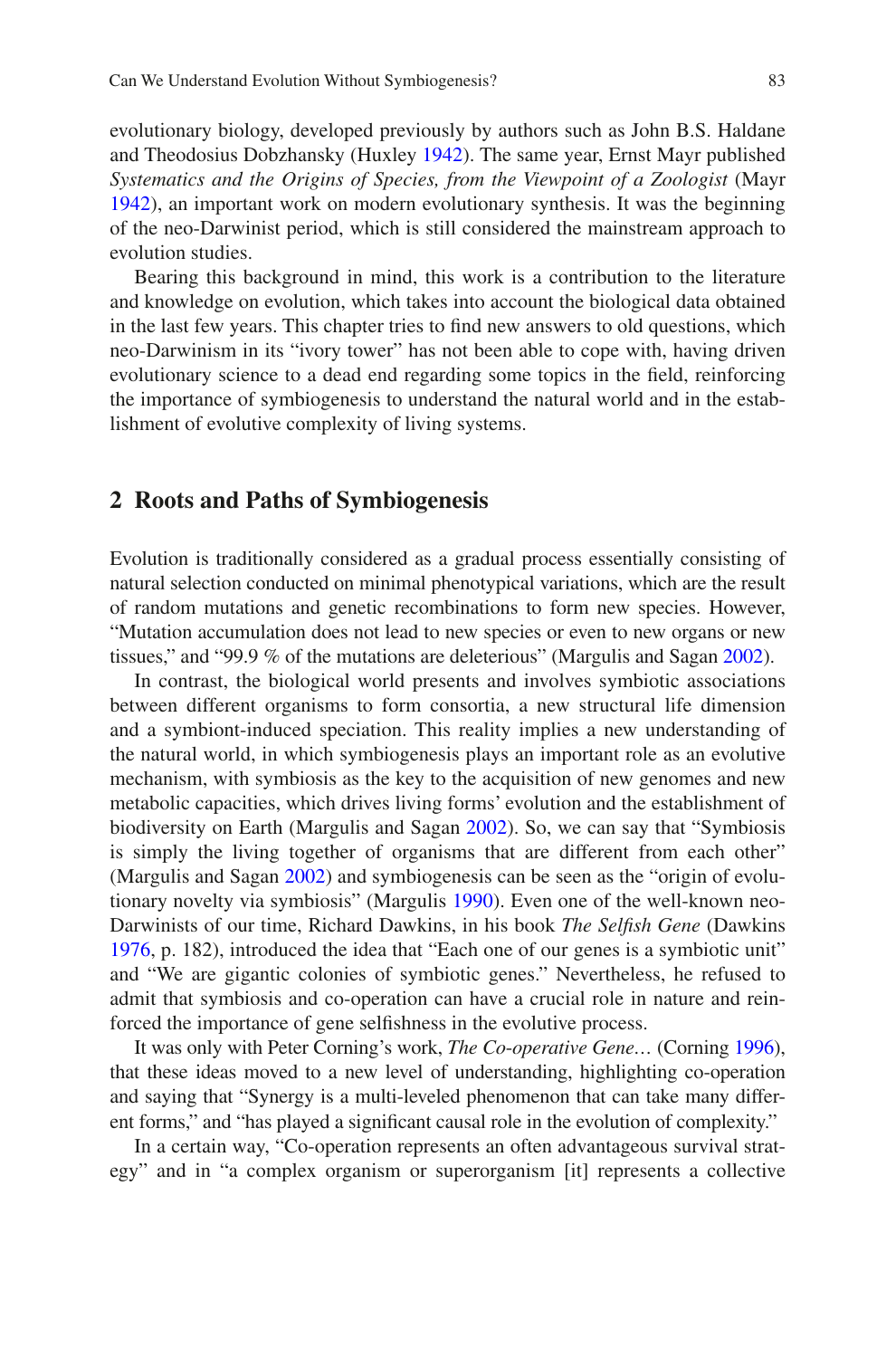# survival enterprise" (Corning [1996](#page-22-1), p. 205). It was also this author who in his book *Holistic Darwinism* clarifies the relation between symbiosis and synergy, saying

That symbiosis refers to relationships of various kinds between biological entities and the functional processes that arise from those relationships. Synergy, on the other hand, refers to the interdependent functional effects (the bioeconomical pay offs) of symbiosis, among other cooperative phenomena. In short, all symbioses produce synergistic effects, but many forms of synergy are not the result of symbiosis (Corning [2005,](#page-22-2) p. 82).

As Yves Sciama states in his article "Penser coopération plutôt que competition (Think cooperation instead of competition)," it is important to consider as the main project for twenty-first century biology, "*Repenser le vivant à partir de la notion de symbiose* (Rethinking the living from within the notion of symbiosis)" (Sciama [2013\)](#page-24-3).

Despite these open-minded ideas related to a more co-operative and synergistic approach to the evolutive process, symbiosis and symbiogenesis have been considered by the majority of the scientific community as "stepdaughters or stepsons" of evolutionary theory (Pereira et al. [2012](#page-23-9)), or in the case of symbioses, as biological jokes (Selosse [2000](#page-24-4)). This reveals a limited understanding of evolutive process and does not correspond to the reality of the facts nor to the structure of the web of life on our planet. The symbiogenic view also enables a coherent conceptual and epistemological rupture with some evolutionary ideas of the past, indicating and building a new approach to understanding the development and evolution of life. To comprehend this new approach and paradigm to the evolution process and diversity of life on our planet, we must go back in time and begin our narrative when the first modern scientific ideas on evolution appeared, namely after *The Origin of Species* by Darwin in 1859. On the topic of origins, let us start at the beginning...

The year of 1867 is better known for the publication of the first volume of *Das Kapital* by Karl Marx, but it was also in that year that Simon Schwendener, a Swiss botanist, proposed at the Swiss Natural History Society annual meeting, held in Rheinfelden, an interesting dual hypothesis. In order to explain the nature of lichens, this hypothesis indicated that they are an association of two organisms, a fungus and an alga, behaving as "master and slave" (Honegger [2000](#page-23-10)). The idea that an organism could be formed by two or more genetically separate organisms living together and working as one unit was regarded as so unusual at the time that it was largely rejected by the scientific community. The dual hypothesis was a revolutionary concept for the biology of the nineteenth century, as well as a rupture in the traditional concept of an organism. The proposal, however, was not easily accepted, as can be seen from the example of William Nylander's book *Les Lichens des Environs de Paris*, published almost 20 years after Schwendener's statement. In his book, Nylander states that "*On sait bien aujourd'hui que la formule 'les lichens sont des champignons vivant en symbiose avec des algues' est une assertion de pure fantaisie ou une calomnie* (Today, we know very well that the formula 'lichens are fungi living in symbiosis with algae' is an assertion resting on pure fantasy, or a calumny)" (Nylander [1896](#page-23-11)).

Another example of this situation was the living experience of Beatrix Potter who worked with lichens at the end of the nineteenth century and who was not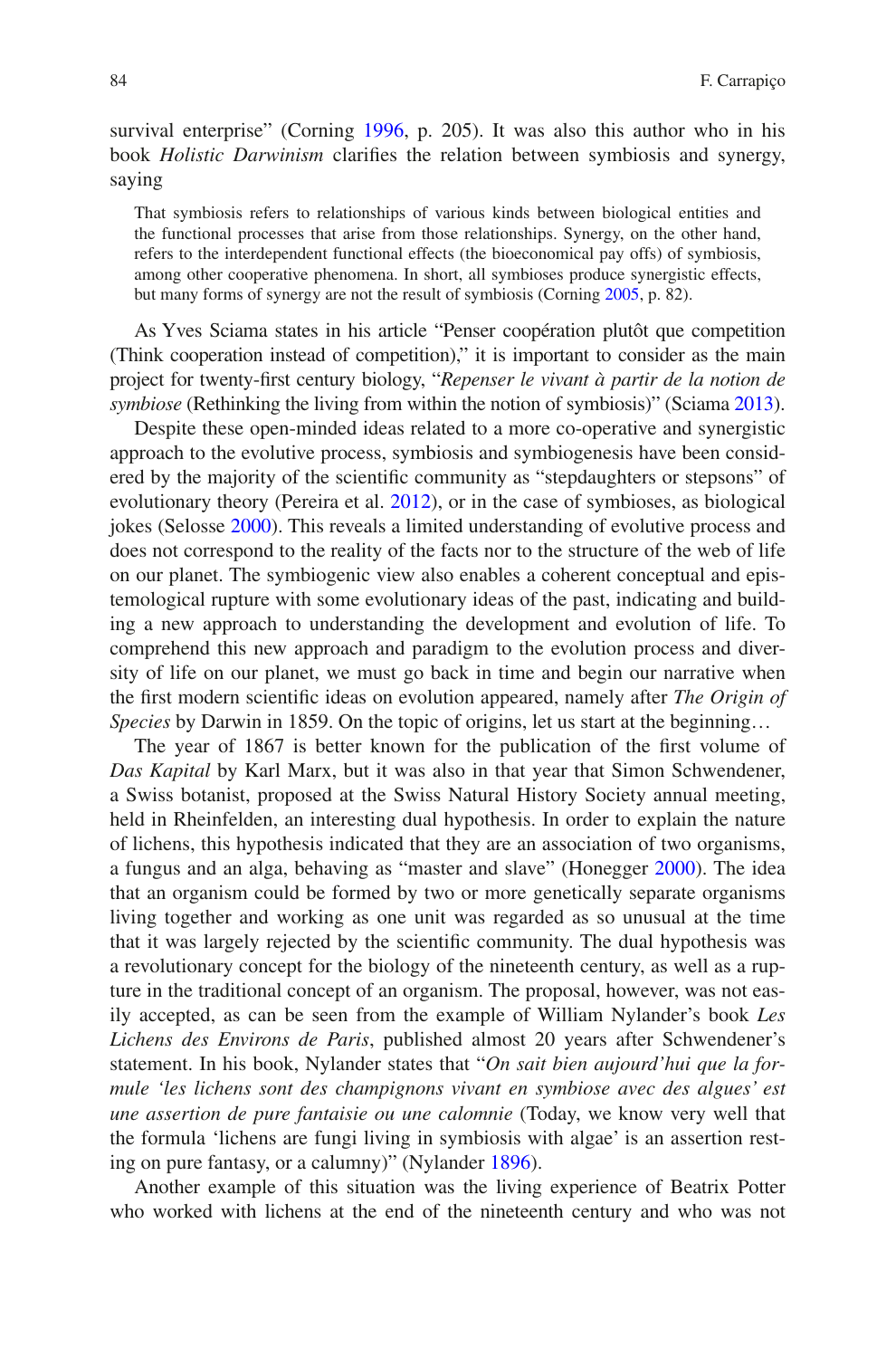allowed to continue her scientific work because she supported Schwendener's ideas, vand also because she was a woman. The traditional English scientific community was not supportive of her work (Sapp [1994](#page-24-5); Taylor et al. [1995\)](#page-24-6). However, as society lost a scientist, it gained a children's story writer. *Peter Rabbit and his Friends* probably did more for the establishment of an environmentally friendly behavior for new generations than many of her co-fellows who rejected her as a scientist.

The next important step was the introduction of the symbiosis concept by the German naturalist Heinrich Anton De Bary in 1878, which was based on studies of the nature of lichens and the role of algae and fungi in this association. He also used the example of the aquatic fern *Azolla* to develop this concept, referring to the permanent presence of the cyanobacterium *Anabaena azollae* in the leaf cavity and in the sexual structures of this plant. He further expanded on this presence by explaining that at no stage of its life cycle is the fern free from cyanobacterium and that the latter is in no way harmful to *Azolla* (Carrapiço [2010a](#page-22-3)). This concept was presented in a communication entitled "Ueber Symbiose" (About Symbiosis), at the Congress of Naturalists and German Doctors in Cassel (De Bary [1878](#page-22-4)), and was defined as "the living together of unlike named organisms," which is at present the best definition for this phenomenon (Carrapiço [2010a\)](#page-22-3). However, it is important to note that this concept follows two previously introduced concepts. The first was mutualism, which was put forward by Pierre-Joseph Van Bénéden in 1875, and constituted an application of Pierre-Joseph Proudhon's social ideas to the animal kingdom (Van Bénéden [1875](#page-24-7); Boucher [1985](#page-22-5)). The second concept was symbiotismus, which was introduced by Albert Bernhard Frank, in 1877, in a publication on the biology of lichens (Frank [1877\)](#page-23-12). This author, who is better known for the study and introduction of the term "mycorrhiza" in 1885, defined symbiotismus in a similar way to De Bary's symbiosis in 1878. In [1879](#page-23-13), De Bary published a new article related to this subject entitled "Die Erscheinung der Symbiose" (The Phenomenon of Symbiosis). In both works, De Bary considers the association *Azolla*–*Anabaena* to be a classic example of van Bénéden's mutualistic cases applied to the plant kingdom. Even though this association was previously studied by Eduard Strasburger in 1873, De Bary noted, as already mentioned, that no stage of the life cycle of the fern was free of the cyanobacteria and that they did no harm *Azolla*.

In 1895, the Danish botanist Eugenius Warming published *Plantesamfund* (*Ecology of Plants*) and considers the *Azolla*–*Anabaena* association an example of mutualism and an exception to normal behavior in plant communities: "In plant community egoism reigns supreme" (Sapp [1994\)](#page-24-5).

In 1902, Petr Kropotkin published *Mutual Aid. A Factor of Evolution*. This work was written while in exile in England, and argues that, despite the Darwinian concept of the survival of the fittest, co-operation rather than conflict is the main factor in the evolution of species. Kropotkin, better known as a leader of the anarchist movement, developed his ideas of the natural world based on the experience he lived during a five-year expedition in Siberia (1862–1867). He was also influenced by the work of the Russian zoologist Karl Kessler, who in 1879 presented a paper entitled "On the Law of Mutual Aid" at the Society of Naturalists of St. Petersburg (Kropotkin [1902;](#page-23-14) Todes [1989\)](#page-24-8).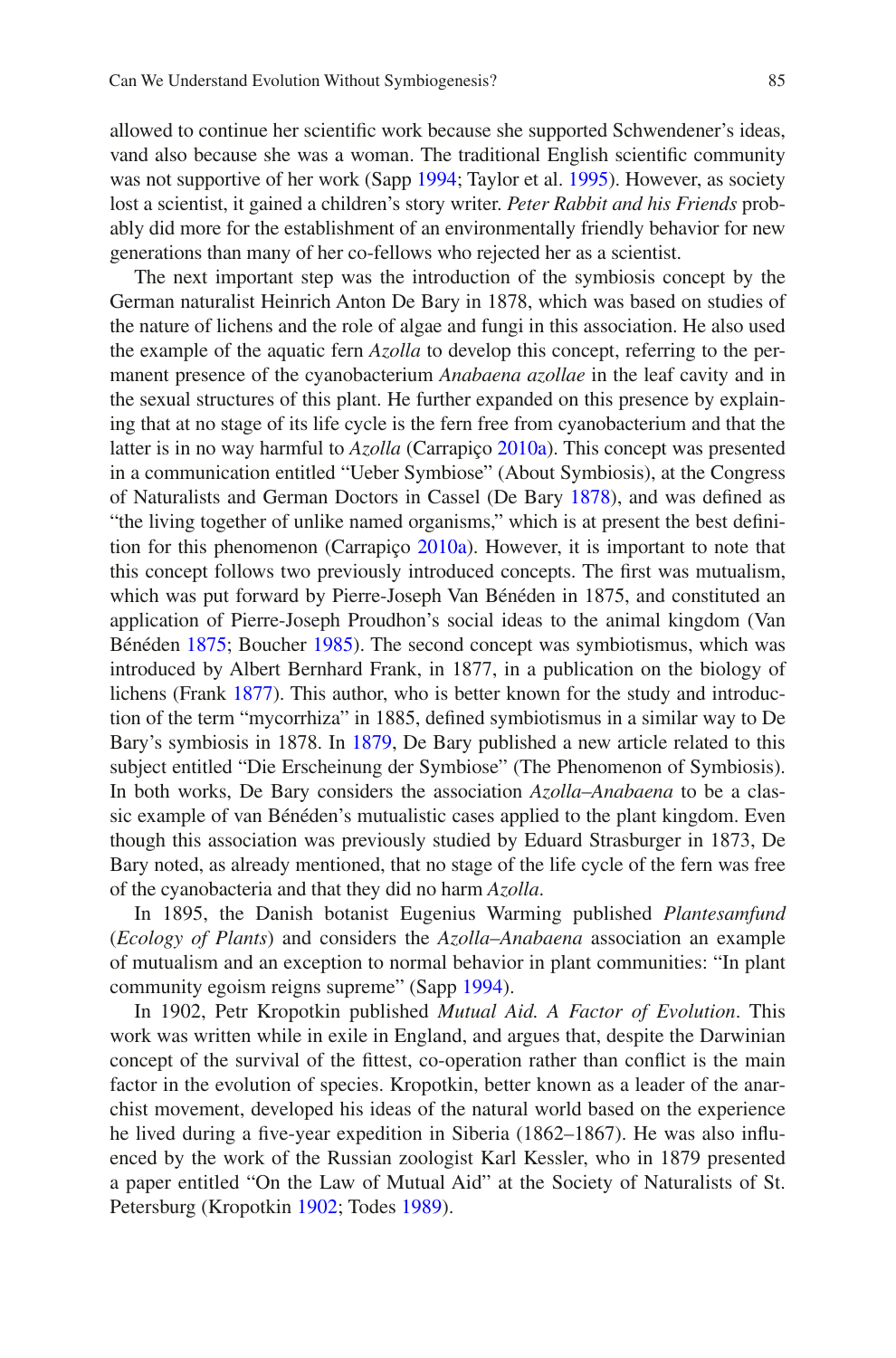However, the main core of the symbiogenic ideas was developed by the Russian biologist Constantin Merezhkowsky during his stay as professor at Kazan University (1902–1914) where he conducted research on symbiotic associations, namely on lichens. His research, however, goes well beyond these organisms. Between his stay in Kazan and his death in Geneva in 1921, this author published several papers on the origin of chloroplasts and the role of symbiosis in evolution (Sapp et al. [2002](#page-24-9)). In particular, in 1905 he published the article "Uber Natur und Ursprung der Chromatophoren im Pflanzenreich" (On the Nature and Origin of Chromatophores in the Plant Kingdom) where, for the first time, coherent scientific arguments showed that plastids arose from free-living cyanobacteria (Martin and Kowallik [1999](#page-23-15); Merezhkowsky [1905\)](#page-23-16). In 1909, he published "The Theory of two Plasms as Foundation of Symbiogenesis, New Doctrine on the Origin of Organisms" in Russian (Merezhkowsky [1909\)](#page-23-17). The German version was published one year later. As a professor at Kazan University, Constantin Merezhkowsky developed this work introducing the concept of symbiogenesis as "The origin of organisms by the combination or by the association of two or several beings which enter into symbiosis." In this paper, he introduced not only new concepts on symbiogenesis and evolution, but he also developed some important ideas about the origin of life, namely related to the role of extremophiles in that scenario. A new classification of the living world was proposed using associations between organisms (Fig. [1](#page-6-0); Merezhkowsky [1909](#page-23-17)).

In 1920, several months before committing suicide in Geneva, Constantin Merezhkowsky published the article "La Plante Considerée comme un Complexe Symbiotique" (The Plant Considered as a Symbiotic Complex) where the author developed his previous ideas on the symbiotic origin of chloroplasts and nucleus. In opposition to contemporary views of the time (Guilliermond [1918\)](#page-23-18), Merezhkowsky defended that chloroplasts did not evolve from mitochondria or protoplasm, but from free-living cyanobacteria, as he had presented in 1905 (Merezhkowsky [1920\)](#page-23-19).

It should be mentioned that another Russian botanist, Andrey Famintsyn, contemporary of Merezhkowsky and also working in the symbiotic field, published in 1907 *On the Role of Symbiosis in the Evolution of Organisms*, where he developed the idea that symbiosis has an important evolutionary, or even adaptive, meaning (Khakhina [1992](#page-23-20); Sapp [1994](#page-24-5); Sapp et al. [2002;](#page-24-9) Corning [2005\)](#page-22-2). He states that the increasing complexity of the organization and function of organisms during the process of evolution may occur not only through the differentiation of simpler, early forms, but also on the basis of symbiotic unification of independent organisms into a living unit of a higher order (Khakhina [1992\)](#page-23-20). In his point of view, the idea that symbiosis could be involved in evolution was important to understand the origin of life on Earth and its development (Khakhina [1992\)](#page-23-20).

The same year that Constantin Merezhkowsky published his last work, Hermann Reinheimer published a book entitled *Symbiosis. A Socio*-*Physiological Study of Evolution* (Reinheimer [1920\)](#page-24-10). The author points out the importance of specific interrelations in the development of organisms as a whole, giving us a holistic perspective on organismal evolution: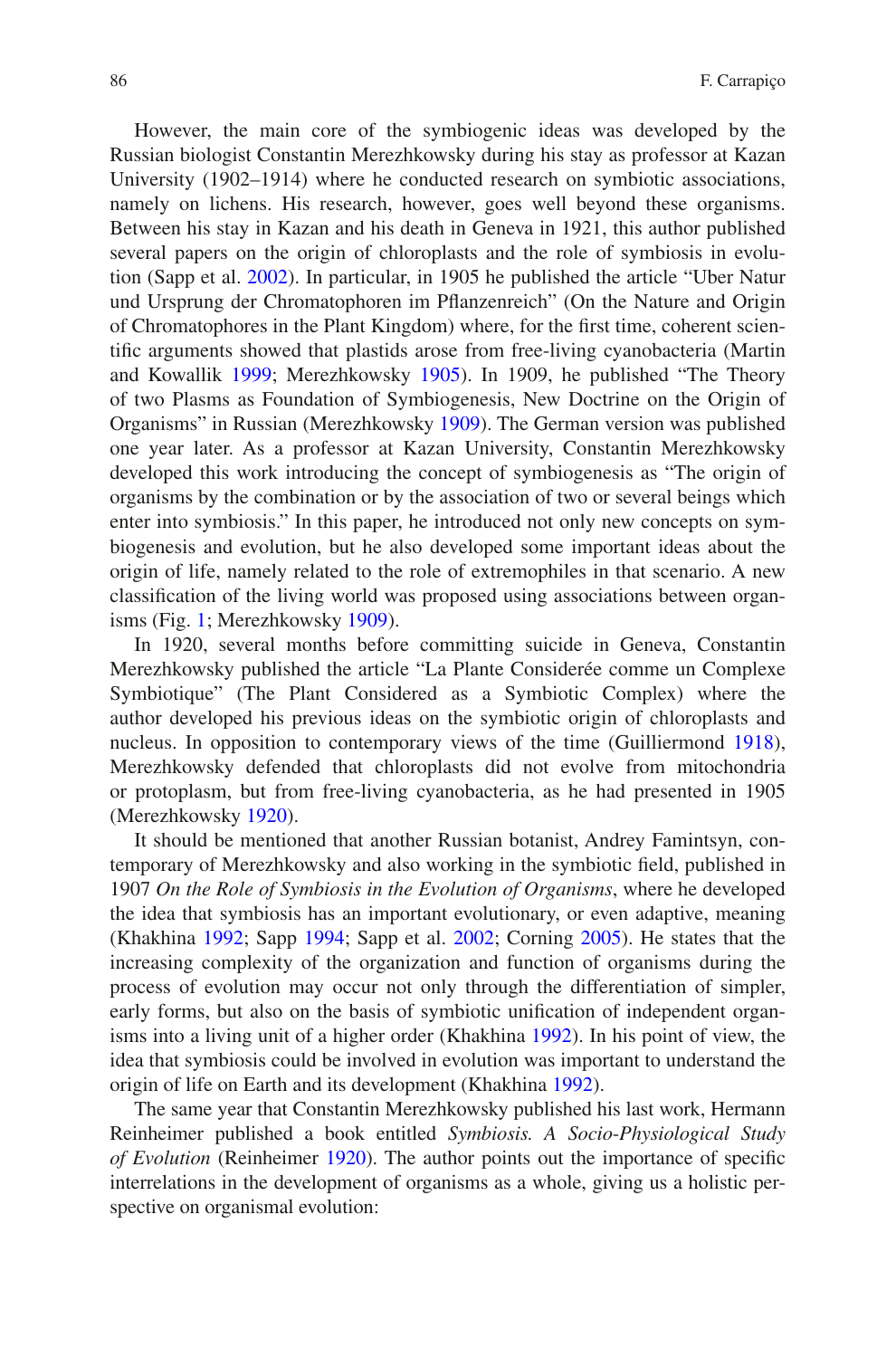

<span id="page-6-0"></span>**Fig. 1** The tree of life proposed by Constantin Merezhkowsky in 1909. In this, the organization of the living world is presented using, for the first time, associations between prokaryotic and eukaryotic organisms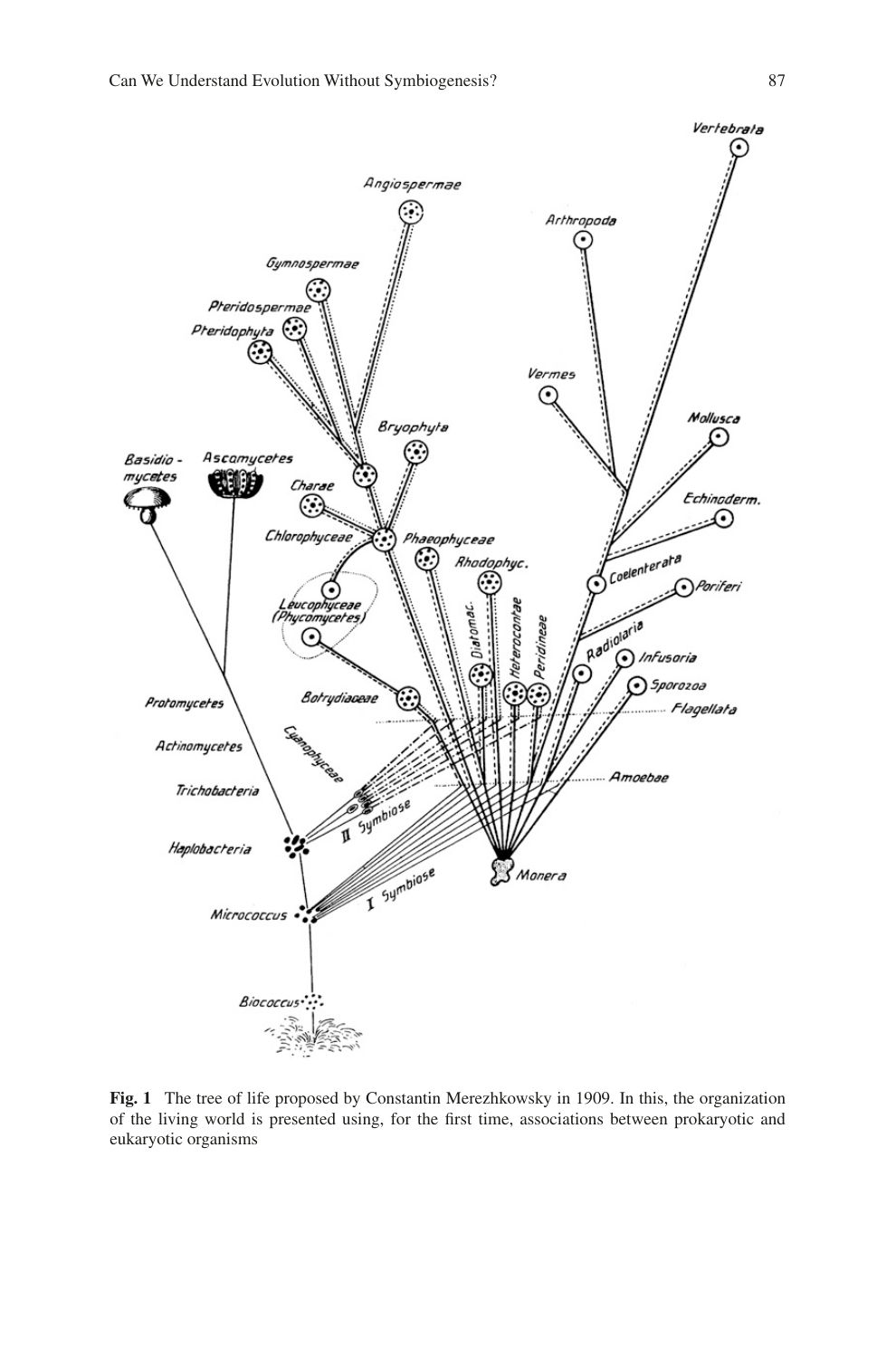The main conclusion which I wish to enforce is that the normal relations between organisms, more particularly those having regard to food, involve, quite indispensably, a stupendous amount of systematic biological reciprocity, so that upon all organisms, be they high or low in the scale of life, there devolve definitive duties and obligations, on pain of degeneration or destruction, viz., to contribute in their several ways to the welfare of the organic family as a whole. (…) I regard the totality of organisms as a kind of world-society, the various species and families of plants and animals being the individuals of which this worldsociety is made-up.

This author, who lived in Surbiton (London) until the 1950s, is not particularly well known among biologists, which is strange given that he wrote 19 books during his life, several of them related to evolution and symbiogenic topics. His first book was published in 1909 with the title *Nutrition and Evolution*. A year later, he published *Survival and Reproduction. A New Biological Outlook*. It was in his three following books that Reinheimer developed his ideas about cooperation in a more coherent way: symbiogenesis, symbiosis, and evolution. The third book, published in 1913 and titled *Evolution by Co*-*operation. A Study in Bio*-*Economics*, is a good example of these ideas. In the preface of the book he mentions: "To the study of the physiological and combined economic factors productive of 'general stability and efficiency'—the study of biological eugenics—freed from the misleading side-issues of 'single peculiarities,' I have devoted myself for some years, and in so doing, I claim to be contributing to and furthering Darwin's work" (Reinheimer [1913](#page-24-11)). He was an evolutionist, but also believed in eugenics, which was usual in that period among many of Darwin's supporters. One of the main ideas of this book is the significance of what he calls "bio-economics" in evolution, including the importance of co-operation and mutuality in the evolutionary process rather than the "struggle for existence." These ideas were further developed in his next book published in 1915 and entitled *Symbiogenesis; the Universal Law of Progressive Evolution*. The word symbiogenesis was used without any reference to Merezhkowsky's work, which means that he either eventually omitted the work of the Russian biologist or that he did not have knowledge of his works, namely that of 1909. Although Merezhkowsky published this work in German in 1910 and Reinheimer knew the language, its diffusion was very limited and probably did not reach the United Kingdom. However, it is interesting and intriguing to notice the use of the same term.

To understand the nature of the content of Reinheimer's book and the way he perceived biology, we transcribe parts of the introduction that are relevant for the nature of our work. On page XIII he mentions:

The first chapter is particularly devoted to the subject of symbiosis, which is generally defined as a physiological partnership between individuals of different species, but which is of far more universal meaning and occurrence than is suggested by this definition. The term must be particularly applied also to the wider bio-economic form of co-operation which underlies evolution and unites all organisms in one vast web of life.

### On pages XIV and XV he defines symbiogenesis as

By symbiogenesis I mean the production and increase of values throughout organic life by means of a symbiotic principle of co-operation or reciprocity between different organs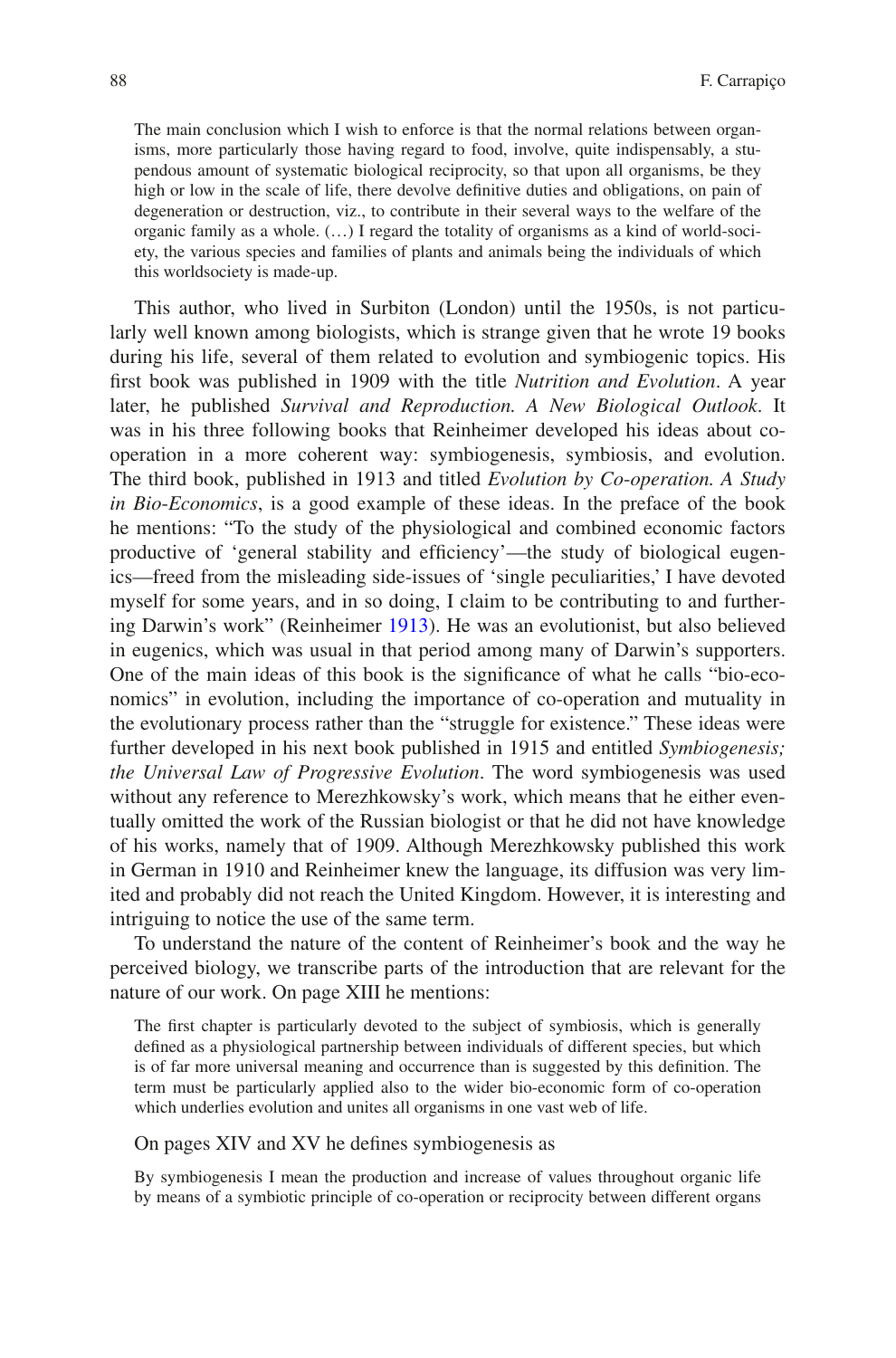of the individual, but evolved and complex body, as well as between different organisms in a species or different species, genera, orders, etc., even in the last and most fundamental way between plant and animal in the web of life. By the term symbiosis I refer to that obvious phenomenon of co-operation of parts and organisms as they occur, while by symbiogenesis I mean the principle underlying such symbiosis and indeed all instances of mutuality in the progressive transmutation of biological values generally. Symbiosis, further, may be domestic when it is between the organs of one organism and between the members of a family; biological when it refers to physically separate partners, even when widely separated and unconscious of partnership.

#### And on pages XVI and XVII he states:

The grand importance of symbiosis consists in the fact that it evolves and safeguards those very modes of reciprocal differentiation which we must recognise as the universal means of the creation and elaboration of physiological and psychological values, including those which perhaps may be more especially regarded as genetic in character and influence. In other words, symbiosis is more than a mere casual and isolated biological phenomenon: it is in reality the most fundamental and universal order or law of life. So much so is this the case that I claim the great principle underlying all Creative Life, all Progressive Evolution to be that of "Symbiogenesis"; i.e., the mutual production and symbiotic utilisation of biological values by the united and correlated efforts of organisms of all descriptions. It is a well-known saying of Aristotle that the City exists for the sake of its good citizens, and I would apply it to the biological society, which also exists for its "good" citizens—those organisms, namely, which by symbiotic endeavour at once earn the right of biological citizenship and contribute to the welfare, permanence and progress of their "society."

At last, a sentence that summarizes his ideas related to symbiosis: "… Biologically speaking, I should say: 'La symbiose fait la force.'" This was said when he argues that "l'union fait la force" (Reinheimer [1915](#page-24-0)).

A final note about this author and his background. As we previously mentioned, Reinheimer is almost unknown among the authors working on symbiontology, especially taking into consideration the number of works he published related to this area of science. In many of these works, he used expressions that were ahead of his time, such as "web of life", "bio-economics", and "antibiotics". To understand how some of his works were not well accepted by established biologists, we transcribe a sentence included in a review of his 1915 book, which was authored by the American biologist William L. Tower, from the University of Chicago, and published in *The American Journal of Sociology*: "… in the whole book nothing to commend it, nor any possible escape from characterizing it as the least logical, worst constructed, most inaccurate and irrational book upon evolution that has appeared in a long time" (Tower [1916\)](#page-24-12). Reinheimer was born in Germany (Hesse), but he was naturalized as a British citizen in 1901. In 1911, the England Census reported that he was 38 years old, single, and worked as a self-employed stockbroker. He lived in London (Surbiton) until the 1950s and subscribed to an alternative view of society, with the majority of his books being published by editors associated with anarchism, metaphysics, theosophy, and vegetarianism. A good example of alternative editors is the publisher Charles William Daniel, an anarchist and pacifist who founded his own company in 1902 for editing books on such topics. Another example is John M. Watkins, a publisher involved in the subjects of mysticism and metaphysics. Although Reinheimer refers to his occupation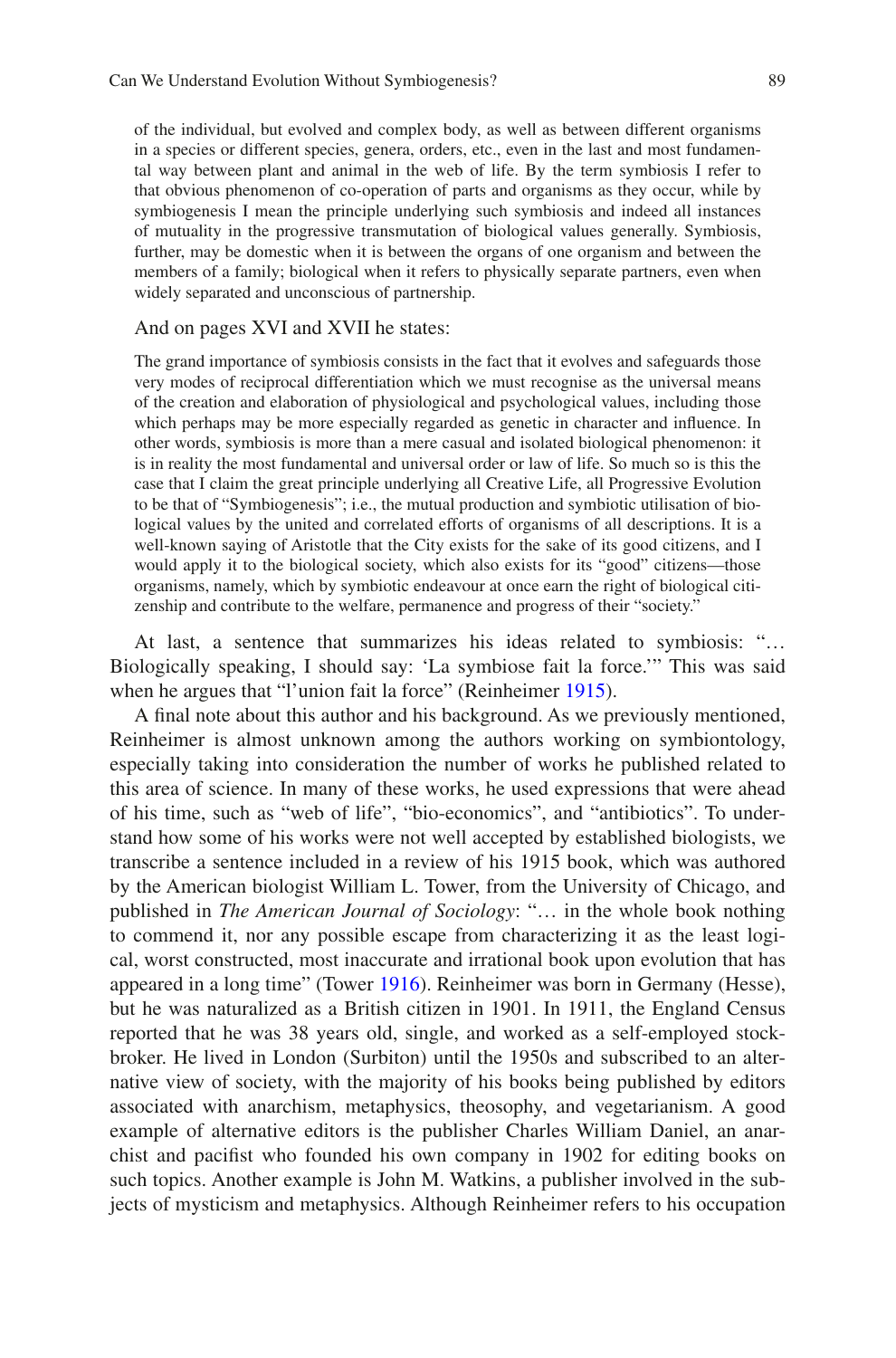as stockbroker, his knowledge of natural sciences and namely of evolution suggest that he had a biological background, despite there being no indication that he had any affiliation with academia in England.

Several other authors were related to the development of symbiogenic ideas in biology during the first decades of the twentieth century. Among them, we must refer to the French biologist Paul Portier who published *Les Symbiotes* in 1918. In this work, Portier developed the idea that all organisms are constituted of an association of different beings. In the particular case of mitochondria, he argues that those cell organelles were symbiotic bacteria, which the author calls "symbiotes" (Portier [1918](#page-23-21); Sapp [1994](#page-24-5)). He also refers to the positive role of these prokaryotic organisms in the human body at a time when germ theory was the mandatory rule in biology and medicine. These ideas shocked the French scientific community that reacted negatively. The following year, Auguste Lumière published a critical response in the book *Le Mythe des Symbiotes* (Lumière [1919](#page-23-22)).

In the United States, Ivan Wallin, working at the University of Colorado, developed similar ideas to Portier's concepts, and in 1923 and 1927 published two important works on the subject. The first, titled *The Mitochondria Problem*, emphasized the symbiotic origin of these organelles against the cytoplasmic point of view. In the second work, titled *Symbionticism and the Origin of Species*, the author defends the importance of symbiotic mechanisms in evolution, with emphasis on the symbiotic origin of mitochondria. Wallin also underlines the importance of microsymbiosis in this process, pointing out the idea "That bacteria, which are popularly associated with disease, may represent the fundamental causative factor in the origin of species" (Wallin [1923,](#page-24-13) [1927;](#page-24-14) Sapp [1994\)](#page-24-5). He considers symbioticism as a mechanism of speciation, suggesting that the primary source of genetic novelty for speciation was the periodic repeated fusion of bacterial endosymbionts with host cells (Taylor [1979](#page-24-15)). Although he claims that it was possible to cultivate mitochondria outside of the cell, like Portier did in 1918, these data were incorrect as they resulted from culture contamination. It was only after his death, in 1969, that evidence began accumulating that his theory was partially correct concerning the bacterial origin of mitochondria, and the prokaryotes' role in evolution. *Symbionticism and the Origin of Species* was published in 1927, the year in which Hermann J. Muller published the paper "Artificial Transmutation of the Gene" in *Science*. This article opened the way to the explanation for species formation under the neo-Darwinian theory, showing that X-rays could dramatically increase the frequency of gene mutations in *Drosophyla*, and overshadowed Wallin's explanation of bacteria as a factor of speciation (Muller [1927;](#page-23-23) Wallin [1927](#page-24-14); Sapp [1994;](#page-24-5) Brucker and Bordenstein [2012](#page-22-6)).

Another author, who must be referred to, is the Russian biologist Boris Kozo-Polyansky, who published an important book in 1924 entitled *A New Principle of Biology: An Essay on the Theory of Symbiogenesis*. This book gave symbiosis a determinant role in evolution, building the bridge between symbiogenesis and the Darwinian theory, and introducing the idea of the organism as a consortium (Kozo-Polyansky [2010](#page-23-24)). This concept was initially presented in 1873 by the German botanist Johannes Reinke, to refer to the relationship between the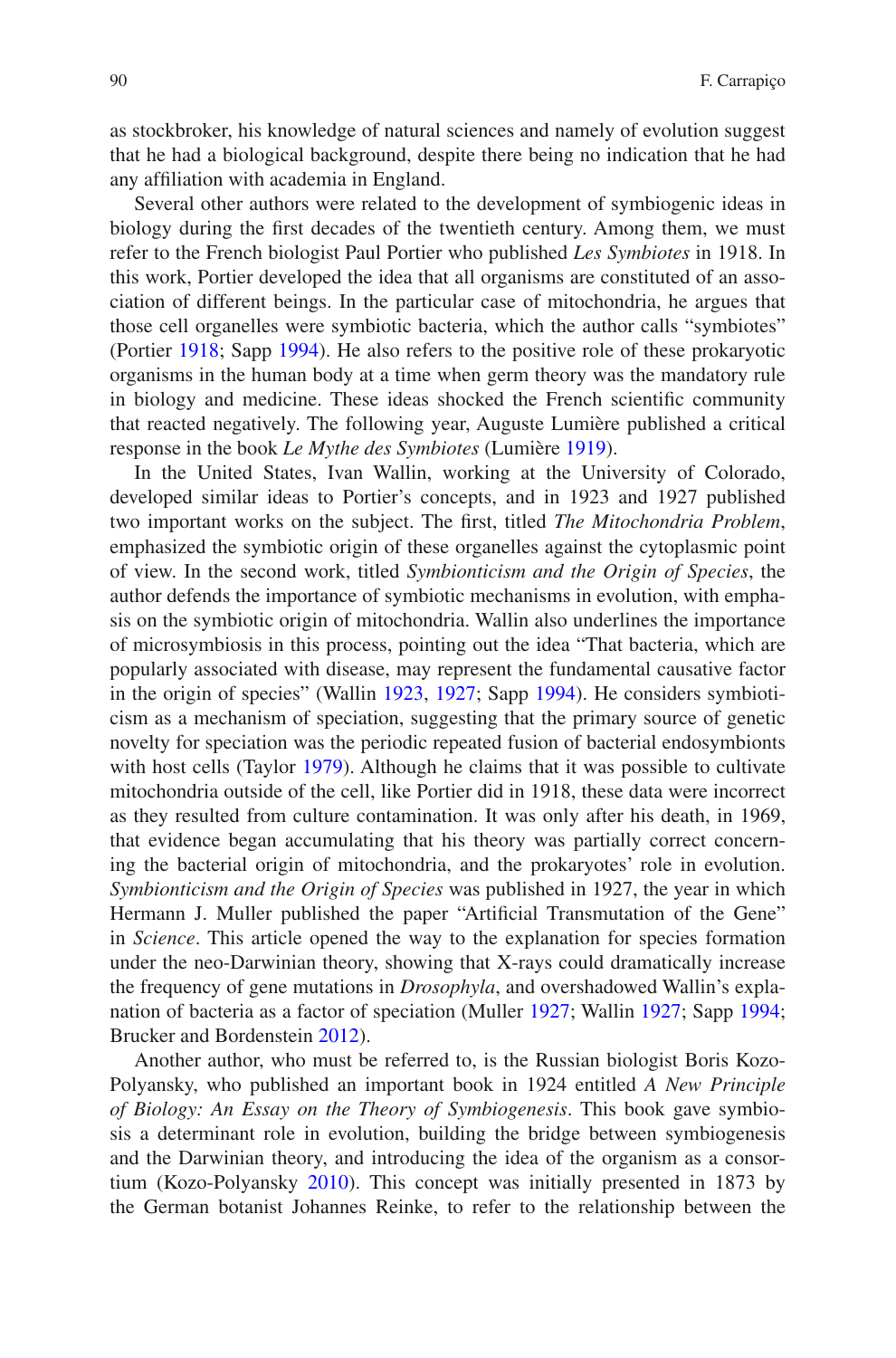fungi and algae in lichens (Reinke [1873](#page-24-16); Sapp et al. [2002\)](#page-24-9). According to Kozo-Polyansky, the theory of symbiogenesis was a theory of selection relying on the phenomenon of symbiosis (Khakhina [1992](#page-23-20)).

All these ideas had criss-crossed in an elegant and outstanding way in the 1967 work of Lynn Margulis published in the *Journal of Theoretical Biology* under the title "On the Origin of Mitosing Cells" (Sagan [1967](#page-24-17)). In this paper, a theory of the origin of eukaryotic cells was presented, explaining the transition bridge between the prokaryotic and the eukaryotic levels of biological organization. Mitochondria, basal bodies of the flagella and chloroplasts, are considered to have derived from free-living prokaryotes, and eukaryotic cells are seen as the result of the evolution of ancient symbioses. All this pioneering work formed the basis of serial endosymbiotic theory, and it constituted the beginning of both remarkable work and contributions to the rehabilitation and development of symbiogenic ideas applied not only to the cellular world, but also to the construction of a new biology for the twenty-first century. Furthermore, it represented a clear and sustained rupture with the traditional neo-Darwinian understanding of biological evolution. Beginning with eukaryotic cell formation, symbiogenesis appears to be the main evolutionary mechanism in the establishment and maintenance of different ecosystems, as well as the foundation for biodiversity on Earth, based on rather sudden evolutionary novelties, and not in conventional gradualism or mutagenic processes (Carrapiço [2010b\)](#page-22-7).

Among the numerous works published by Lynn Margulis, we would like to refer to two important works that changed the way biology is seen and understood nowadays. The first, published in 1970, is *Origin of Eukaryotic Cells*, considered a landmark in the understanding of the origins of eukaryotic cells. In the wellexpressed words of John M. Archibald in a recent commemorative review published on the 40th anniversary of its publication, "This influential book brought the exciting and weighty problems of cellular evolution to the scientific mainstream, simultaneously breaking new ground and 're-discovering' the decadesold ideas of German and Russian biologists" (Archibald [2011\)](#page-22-8). The other book is *Acquiring Genomes. A Theory of the Origin of Species*, in which Margulis and her co-author Dorion Sagan provide a solid critique of neo-Darwinism and identify the acquisition of new genomes involving symbiogenic processes as the main driving force in evolution, not random mutations (Margulis and Sagan [2002\)](#page-23-6) (Fig. [2\)](#page-11-0). These ideas include new research themes in order to develop the understanding of the evolutionary process and the complexification of life, namely the existence of horizontal DNA transfer between organisms and the mechanisms to explain it. These new paradigms in biology and in the evolution of biodiversity include bacteria and virus–host symbiosis and their composite dynamics in the establishment of the symbiogenic web of life (Sapp [2003](#page-24-18); Carrapiço [2010b](#page-22-7); Villarreal and Ryan [2011\)](#page-24-19).

At the same time that the 1967 Margulis' article was published, an oft-forgotten short paper by the Norwegian microbiologist Jostein Goksoyr appeared in *Nature,* providing a similar endosymbiotic theory for the origin of eukaryotic cells (Goksoyr [1967](#page-23-25)). In this paper, the author suggested that the evolutionary development of the eukaryotic photosynthetic cell was based in prokaryotic forms. He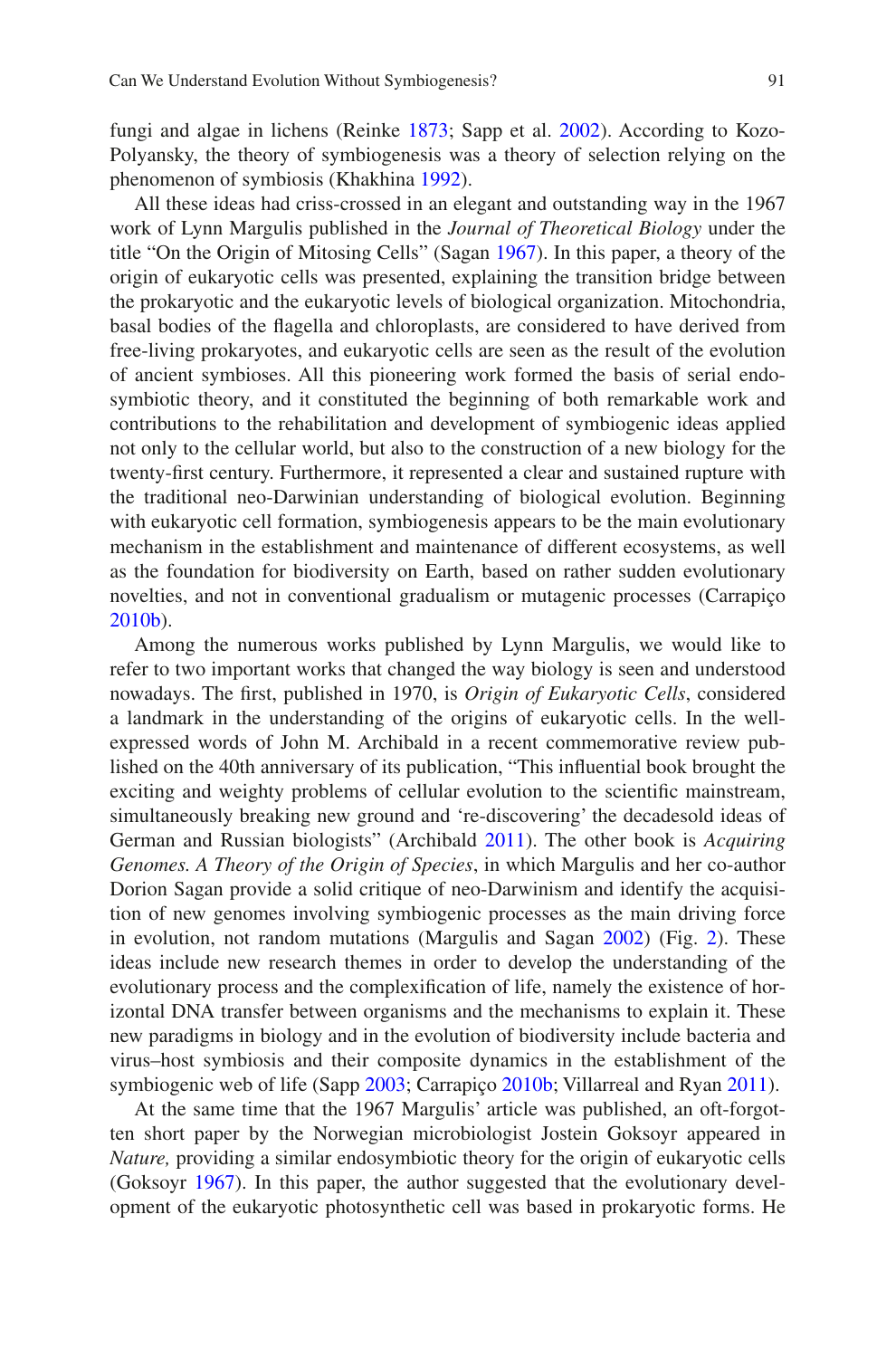<span id="page-11-0"></span>**Fig. 2** The author of this chapter with Lynn Margulis at the Gulbenkian Foundation in Lisbon in 2009



also suggested that this evolution could have been of a polyphyletic nature, as stated in the conclusion of his work:

A further logical conclusion is that the eucaryotic cell which developed would take its genetic material mainly from the procaryotic forms making up the coenocytic system. Such coenocytic systems may develop a number of times, from different procaryotic forms. Present-day eucaryotic organisms do not necessarily, therefore, have to be developed from one original species. This might even explain some of the rather puzzling parallels that exist between groups of procaryotic and eucaryotic organisms.

Before concluding this part of the text, we would like to refer to the work of the Canadian biologist F.J.R. (Max) Taylor, a renowned expert on dinoflagellates, who has published several papers on cell evolution and endosymbiosis theory (Taylor [1974](#page-24-20), [1976,](#page-24-21) [1979\)](#page-24-15). He was also one of the first researchers to understand the significance and importance of symbiotic bacteria in the origin of chloroplasts and mitochondria in eukaryotic cells and independently to develop similar ideas to Margulis' serial endosymbiosis theory, as well as the role of symbiosis in evolution. His ideas were ahead of his time as we can see in the 1979 work *Symbioticism Revisited: A Discussion of the Evolutionary Impact of Intracellular Symbioses*:

From the evolutionary standpoint, a symbiotic event represents the union of two or more previously divergent genomes into a new coevolutionary unit. The subsequent fate of this unit will depend on both the survival effectiveness of the new unit interacting with external selective forces, and also the continued integrative and competitive interactions between the two symbionts.

In terms of genetic novelty symbiosis represents a quantum leap of a magnitude far greater than that arising from intrinsic sources such as mutation, hybridization or ploidy changes. The component species can exist independently, but the structure formed by the union of the two may be equal or more successful than the individual species. Integrative factors are therefore crucial in intracellular symbioses (Taylor [1979](#page-24-15)).

Although we have referred mainly to the symbiogenic studies applied to the biological field, symbiogenesis can be related to other scientific fields beyond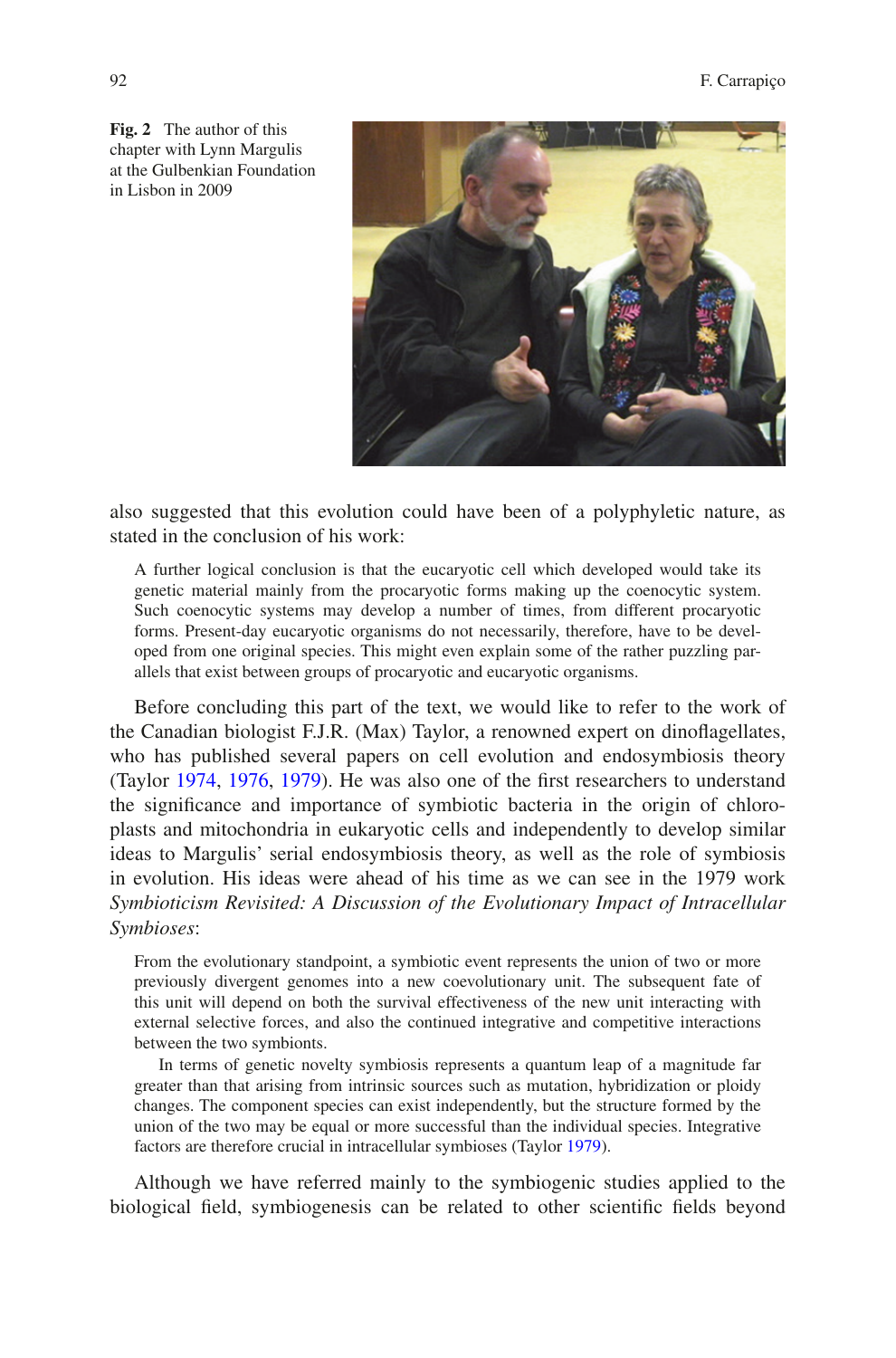biology and evolution, such as in social studies. One pertinent example is the work of Nathalie Gontier from 2007, which states that "Besides the obvious application of the universal scheme in micro-evolutionary symbiosis studies and the origin of eukaryotic beings, it will be argued that universal symbiogenesis can also include the study of viruses and their hosts, hybridization, and even extra-biological phenomena such as culture and language" (Gontier [2007](#page-23-26)). We believe that economics, medical sciences, and education may also potentially benefit from this theory's application.

# **3 The "Big One" and the Concept of the Symbiogenic Superorganism**

The concept of superorganic evolution was first introduced into the scientific literature by Herbert Spencer in 1876, in the first volume of *The Principles of Sociology* (Spencer [1876\)](#page-24-22). Although the term "superorganism" was not used explicitly, the work implied the existence of a new approach to the classical concept of organism, with consequences at both the biological and social levels. In 1911, the American entomologist William Morton Wheeler, in his paper, "The Ant-Colony as an Organism," compared ant society to an organism when observing the biology and social behavior of these insects in colonies. However, it was only in 1928 that he concluded in his book *The Social Insects, Their Origin and Evolution* that the "insect colony or society may be regarded as a super-organism and hence as a living whole bent on preserving its moving equilibrium and integrity." In this case, the entire colony acts in unison as an independent "creature," feeding itself, expelling its wastes, defending itself, and looking out for its future (Wheeler [1911](#page-24-23), [1928](#page-24-24)). The idea of the superorganism was applied to different levels of biological organization and was subsequently developed by other authors, such as Wilson [\(1975](#page-24-25)), Wilson and Sober [\(1989](#page-24-26)), Sapp [\(2003](#page-24-18)), Corning [\(2005](#page-22-2)), Carrapiço ([2006a](#page-22-9), [2010a](#page-22-3), [b](#page-22-7)), and Holldobler and Wilson [\(2009](#page-23-27)). Based on these ideas, we have introduced the concept of the *symbiogenic superorganism* (Carrapiço [2012b\)](#page-22-10), applied to new entities or consortia formed by the integration of individual organisms, that possess characteristics that go beyond the sum of the individual properties of each element of the association, resulting in the development of new attributes and capacities as an integrated whole. In this process, these new entities also agglutinate and dynamize synergies not present in the individual organisms. This symbiogenic process also involves genetic sharing at the level of the organisms constituting the consortium, forcing the genomes to be incurred by synchronization and harmonization processes. These processes are aimed at establishing a proper functioning for the new organism as a whole. It indicates that the association depends not only on the intrinsic symbiont–host's properties, but also on the internal and external system environmental conditions. By way of example, a single organism formed by the association of two composite organisms could be demonstrated by way of mathematical formula. The result, however, would not be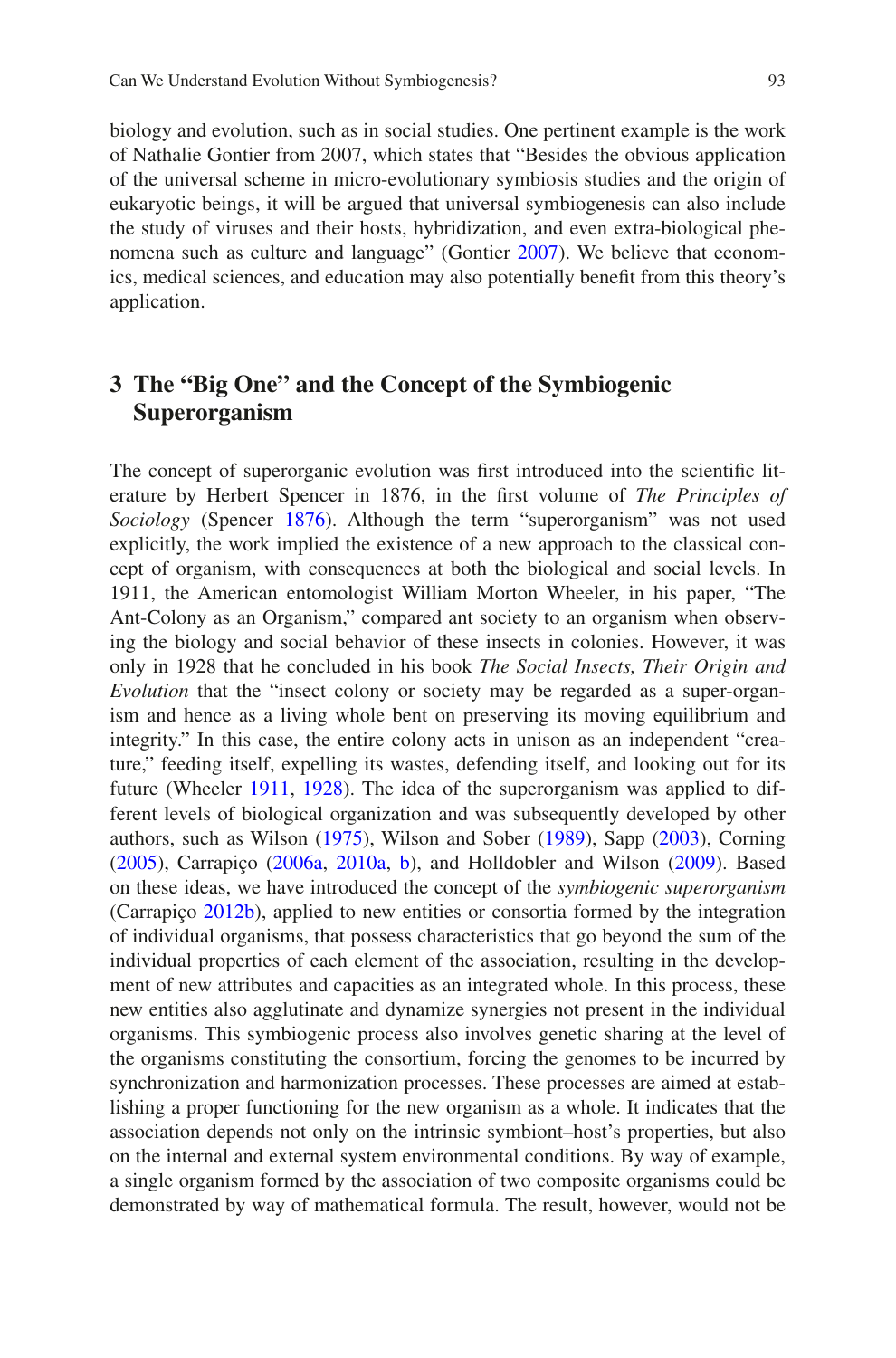<span id="page-13-0"></span>

**Fig. 3** Sporophyte of *Azolla filiculoides* showing overlapping scale-like bilobed leaves and numerous microsporocarps (*yellow small spheres*)

 $1 + 1 = 2$ , but  $1 + 1 =$  a larger 1, characterized by the following principles: (a) the new organism is formed by different species of organisms that work towards a common goal; (b) this new entity is a polygenomic one, in which the different genomes operate together in a complementary and synergistic way for the whole; (c) the parts and units of this entity modify themselves qualitatively, compared to the same units when isolated; and (d) the final outcome is not the mere qualitative and/or quantitative sum of the units that constitute the consortium, but acquire new collective synergies and characteristics. In reality, this phenomenon is widespread in nature and allows a coherent reconceptualization of the traditional epistemological concepts of the past, helping to form a new evolutionary approach to the web of life as well as a contribution to a new idea for the organism concept.

These ideas can be included in the concepts of holobiont (the host with its symbionts as a whole) and hologenome (the sum of the genetic information of the host and its microbiota), developed by several authors (Zilber-Rosenberg and Rosenberg [2008](#page-24-27); Guerrero et al. [2013\)](#page-23-28). These principles are similar to the symbiome concept introduced in 2003 by Jan Sapp (Sapp [2003](#page-24-18); Carrapiço [2006b\)](#page-22-11). The symbiome concept reinforces the principle that eukaryotic organisms are not genetically unique entities, and the concept of individual must be seen as a complex biological ecosystem, composed of multiple interdependent parts living symbiotically. It is at the symbiome level, composed of an integrated multigenomic genetic pool, that natural selection acts (Carrapiço [2006b\)](#page-22-11). In a recent book, John Archibald explores and elaborates these related topics in an elegant way (Archibald [2014\)](#page-22-12).

Some examples of these kinds of consortia are lichens, termites, and their symbionts, the symbiotic system *Azolla*–*Anabaena*–bacteria (Carrapiço [2006a](#page-22-9), [2010a](#page-22-3), [b\)](#page-22-7), and in many animal bodies, including humans, with their microbiota community (Sapp [2003](#page-24-18)). All of these relationships can be considered as constituting symbiogenic superorganisms.

In the case of *Azolla* (Fig. [3](#page-13-0)), the superorganism is constituted of the association of two types of prokaryote organisms (cyanobacterium and bacteria) living symbiotically inside the leaf cavity of the fern (host). This implies and involves the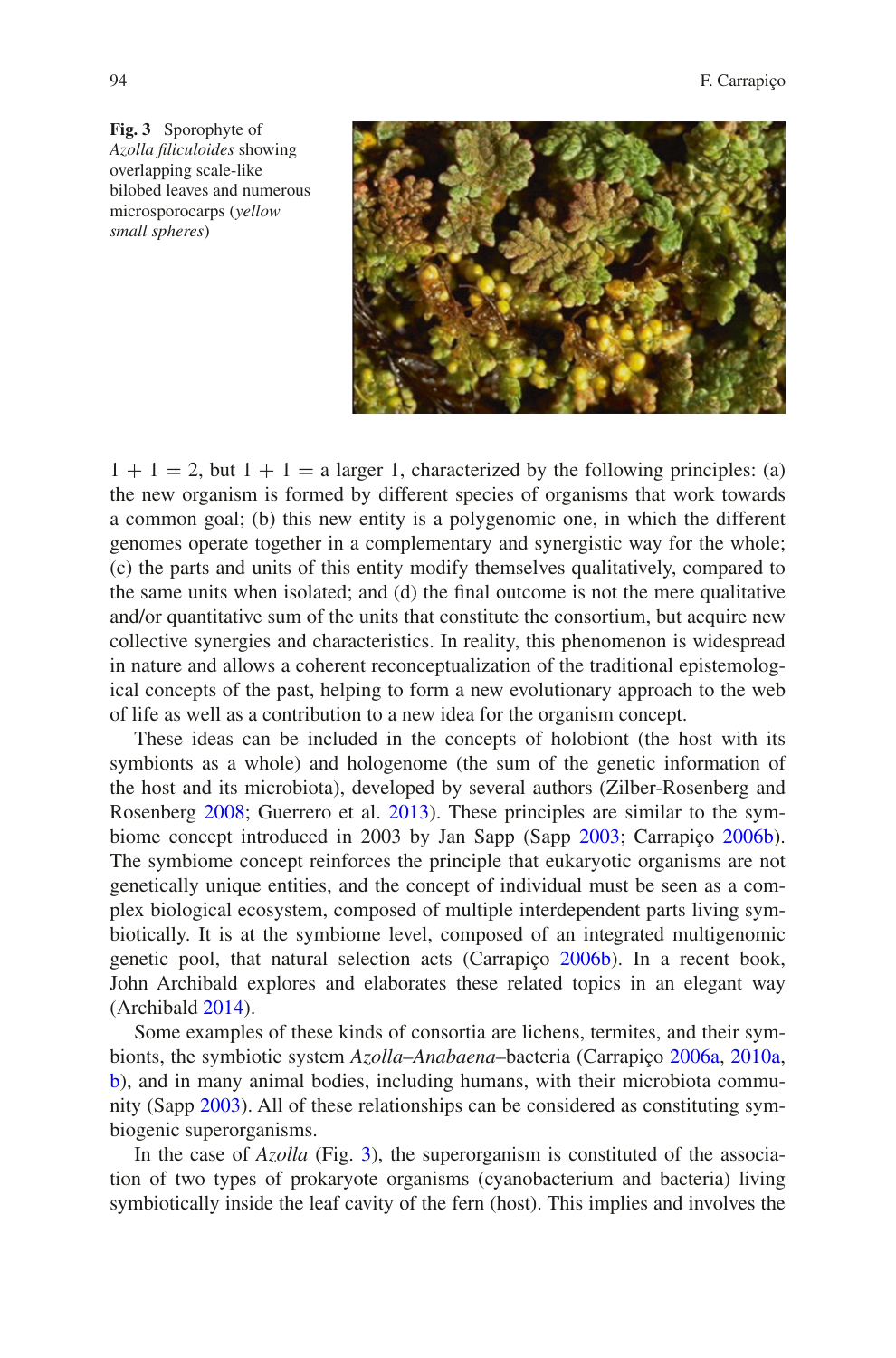development and acquisition of new metabolic and organic capabilities and also genome sharing by the partners in syntony with the host, to establish a new level of organization, extending beyond the capability of each individual forming the association. One good example of this can be found at the pathway of the biological nitrogen fixation present in this symbiotic system and shared by the different elements of the consortium. Another is at the level of sexual reproduction of the fern, involving cooperative and synchronous efforts, taking into consideration that the cyanobacterium and the bacteria are also involved and incorporated in this process (Carrapiço [2010a\)](#page-22-3). Due to these latter characteristics, this association can be considered both as an example of a hereditary symbiosis and a synergistic complex biological system, with the symbionts always present in the fern's life cycle, suggesting a phylogenetic parallel co-evolution of the associated partners with the fern.

# **4 The Symbiogenic Theory of Evolution**

The biological world presents and involves symbiotic associations between different organisms to form consortia, a new structural life dimension and a symbiont-induced speciation. This implies a new understanding of the natural world, in which symbiogenesis plays an important role as an evolutive mechanism, with symbiosis being the key for the acquisition of new genomes and new metabolic capacities, which drives living forms' evolution and the establishment of biodiversity on Earth. One good example of the importance of symbiosis in evolution can be found in plant transition from aquatic to terrestrial environments. In a recent work, Lipnicki ([2015\)](#page-23-29) states that symbiosis played a very important role in the crucial stages of the transition of life onto land, namely through lichenization and mycorrhization. In this sense, explanations of evolutionary changes must include an integrated synergistic co-operation between organisms, in which symbiosis acts, not as an exception, but as the main rule in nature, based on rather sudden evolutionary novelty and the increased complexity of living systems (Carrapiço [2010b;](#page-22-7) Corning [2005](#page-22-2), [2014](#page-22-13); Corning and Szathmáry [2015;](#page-22-14) Reid [2007\)](#page-24-28). These ideas constitute the development of novel concepts for a better understanding of life on our planet and beyond, including the foundation of a new biological theoretical framework that can integrate and explain the dynamical organismal interactions and synergistic relationships present on Earth and in other planets. In this sense, we would like to share in this work a set of principles that could be integrated into a new approach to the evolutive process, helping to build a symbiogenic theory of evolution (Carrapiço [2006a,](#page-22-9) [2010b,](#page-22-7) [2012a,](#page-22-15) [b\)](#page-22-10). This theory includes Darwinian principles, but does not limit itself to the latter in its attempt to promote and explain the development, organization, and evolution of the biological world in a symbiogenic and synergistic sense. To integrate these ideas in the scientific literature, we need to develop a new approach to the analysis of evolution based on six themes: (1) Darwinian principles, (2) symbiosis concept, (3) symbiogenesis as an evolutive mechanism, (4) serial endosymbiotic theory,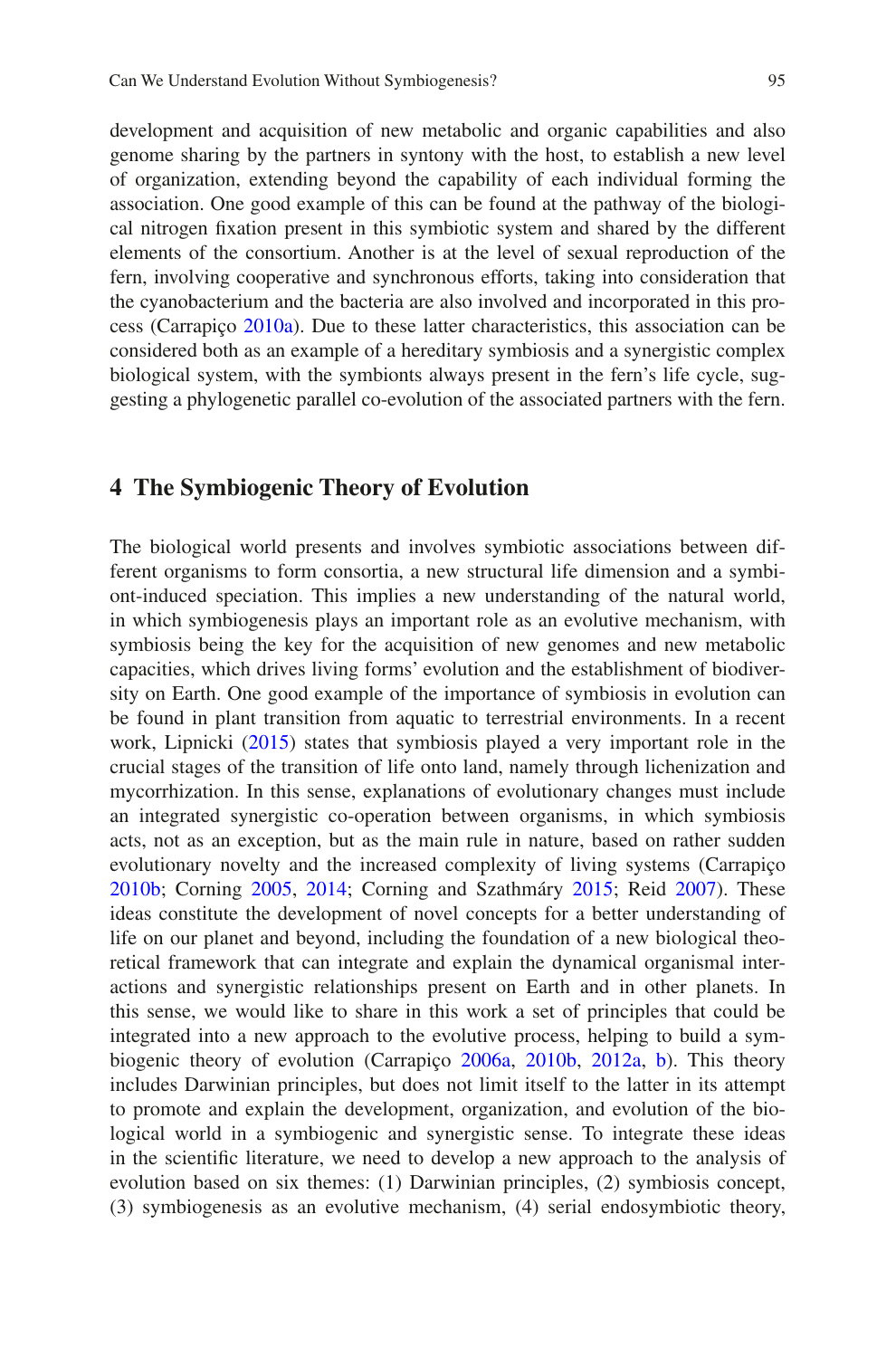(5) horizontal gene transfer and other genetic recombinations, and (6) epigenetic changes. These tenets should be considered as a contribution to a new epistemological perception of the natural world and also to the understanding of the true complexity, organismal interactions, and relationships present in the different ecosystems on Earth.

# **5 Conclusion**

Life is evolution, a dynamic continuum existing unbroken since its emergence. Nevertheless, we must go beyond the traditional approaches to the understanding of evolution based on competition and gradualism, and integrate symbiogenic, synergistic, and co-operative principles as potential sources of evolutive novelty and quick transition. In symbiotic relationships, the central aspect is the creation of evolutive novelty (metabolic, anatomical, and organismal), which also involves the sharing of genomes among the organisms constituting the consortium, forcing these genomes to be incurred by synchronization and harmonization aimed at the proper functioning of the new organism as a whole. All these data should be incorporated into a new field of biological science, symbiogenic developmental biology, or informally, *symbio*-*devo*, merging symbiogenic evolution with developmental biology. These ideas imply the development of novel concepts for a better understanding of life and the emergence of complexity in nature, including the foundation of a new biological theoretical framework that can integrate and explain the dynamical organismal interactions and synergistic relationships present on Earth. This reality can be embodied and built in a symbiogenic theory of evolution. The development of such a theory could contribute towards a new epistemological approach to symbiotic phenomena in evolution specifically, and indeed biology in general, presenting new perspectives that allow for a better understanding of the web of life on our planet and beyond.

## **6 Main Milestones in Symbiogenic Studies Until 2003**

- 1840 Pierre-Joseph Proudhon (1809–1865) develops the idea of *mutualism* applied to the social and political arena in the book *Qu'est*-*ce que la propriété* (What is Property?).
- 1867 Simon Schwendener (1829–1919) proposes in the Swiss Natural History Society annual meeting held in Rheinfelden (Switzerland) the dual hypothesis to explain the nature of lichens, indicating that they are an association of two organisms, a fungus and an alga, behaving as "master and slave."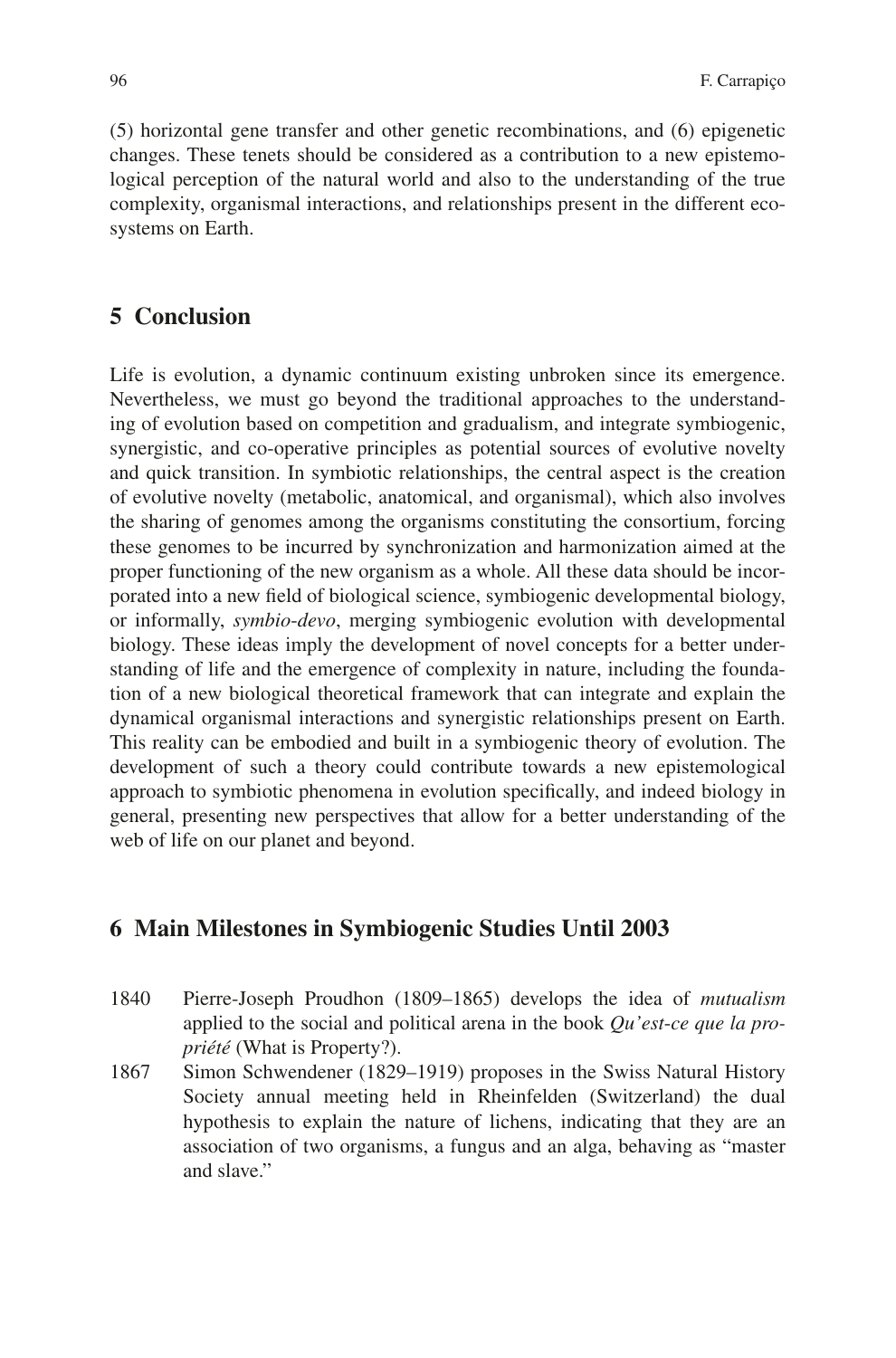- 1873 Johannes Reinke (1849–1931) refers to the relationship between the fungi and the algae in lichens as a *consortium.*
- 1875 Pierre-Joseph van Bénéden (1809–1894) introduces the *mutualism* concept for the animal kingdom in the work *Les Commensaux et les Parasites dans le Règne Animal* (*The Commensals and the Parasites in the Animal Kingdom*).
- 1877 Albert Bernhard Frank (1839–1900) introduces the term *symbiotismus* in a publication on the biology of lichens. This concept is similar to the symbiosis one introduced one year later by Anton De Bary.
- 1878 Heinrich Anton De Bary (1831–1888) introduces the concept of *symbiosis* (from Greek, meaning "living together") as "the living together of unlike named organisms" in a communication entitled "Ueber Symbiose" (On Symbiosis) during a meeting at Cassel (Germany) of the Congress of German Naturalists and Physicians. De Bary used this term when discussing the presence of the cyanobacteria in the leaf cavity of *Azolla* and also about the nature of lichens and the role of the alga and fungus in this association.
- 1883 Andreas Schimper (1856–1901) reports on the nature and growth of starch grains showing that they arise in specific organelles, which he named *chloroplasts*. He also noted the proliferation of these organelles through division, suggesting their symbiotic origin.
- 1885 Albert Bernhard Frank introduces the term "micorrhizen" *mycorrhiza* (fungus root) in a paper entitled "Ueber die auf Wurzelsymbiose beruhende Ernährung gewisser Bäume durch unterirdische Pilze" (On the Nourishment of Trees Through a Root Symbiosis with Underground Fungi) in the *Berichte der Deutschen Botanischen Gesellschaft*, to describe the mutualistic associations between soil fungi and plant roots.
- 1893 Roscoe Pound (1870–1964) publishes in the journal, *The American Naturalist.* "Symbiosis and Mutualism." based on the communication with the same title read at the Botanical Seminar of the University of Nebraska on December 17, 1892.
- 1893 Shosaburo Watasé (1862–1929) gives the lecture "On the Nature of Cell-Organization" before the Biological Club of the University of Chicago, on February 7 of this year, where he defends the idea of the eukaryotic cell as a symbiotic community, and published the following year in the *Biological Lectures of Marine Biological Laboratory of Woods Hall.*
- 1897 Albert Schneider publishes in the *Minnesota Botanical Studies,* "The Phenomena of Symbiosis," and redefines symbiosis as "a contiguous association of two or more morphologically distinct organisms, not of the same kind, resulting in a loss or acquisition of assimilated food-substances."
- 1899 Herbert Spencer introduces in his revised and enlarged second volume of *The Principles of Biology* the idea of symbiosis as a division of labor, a synthesis of a complementary physiological functions, resulting from early divergence in the history of life.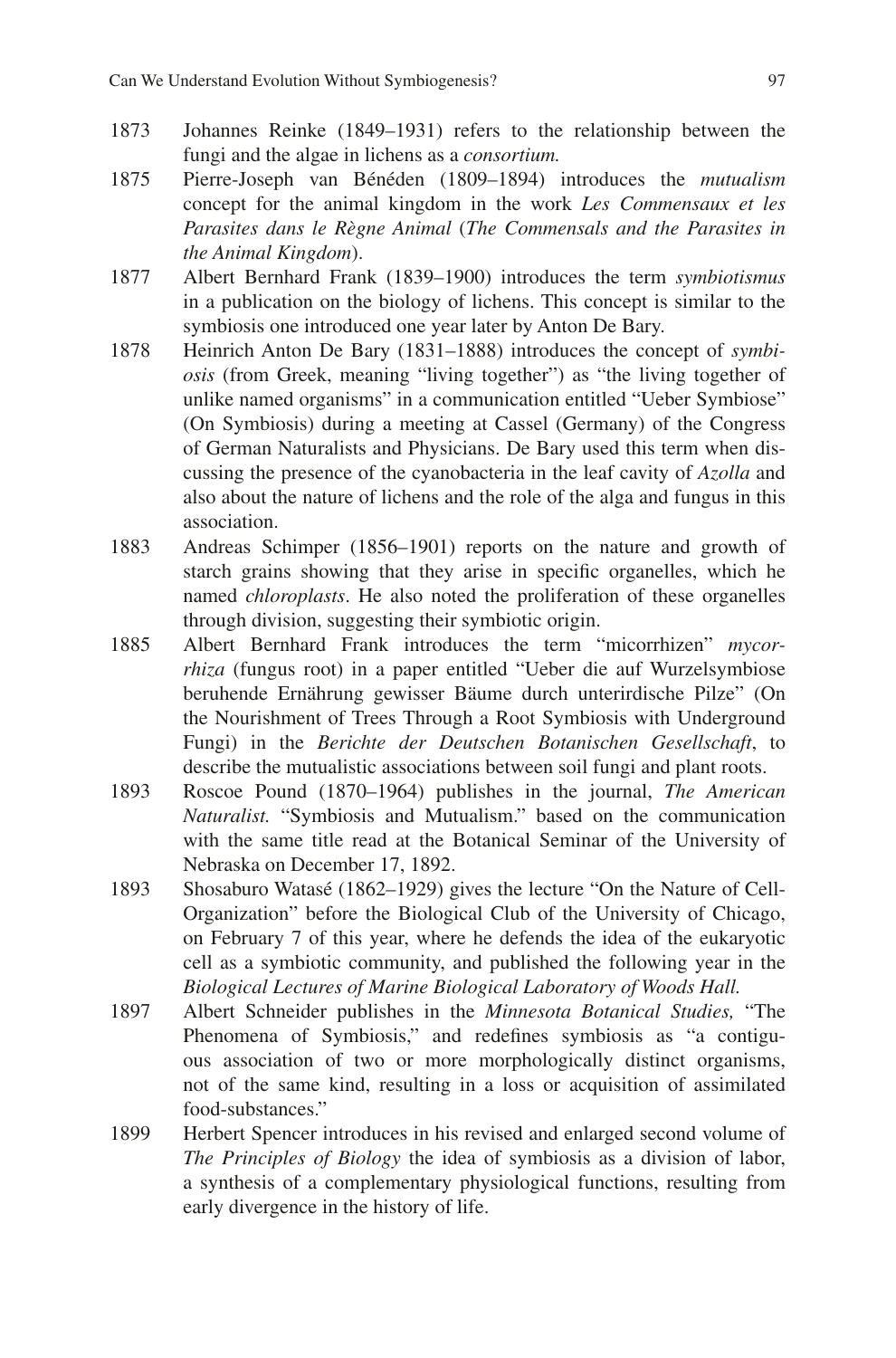- 1902 Petr Kropotkin (1842–1921) publishes *Mutual Aid. A Factor of Evolution*. In this work, Kropotkin argues that despite the Darwinian concept of the survival of the fittest, co-operation rather than conflict is the main factor in the evolution of species. The book was written while he was in exile in England.
- 1904 Theodor Heinrich Boveri (1862–1915) suggests that the nucleated cells arose from a symbiosis of two kinds of single plasma-structures, Monera, in a fashion that a number of smaller forms, the chromosomes, established themselves within a larger one which is called the cytosome. In conclusion, the chromosomes would be independent elementary organisms that live symbiotically in the cytoplasm. This idea was further deeply developed by Constantin Merezhkowsky.
- 1905 Constantin Sergeevich Merezhkowsky (1855–1921) publishes the article "Uber Natur und Ursprung der Chromatophoren im Pflanzenreich" (On the Nature and Origin of Chromatophores in the Plant Kingdom) where, for the first time, coherent scientific arguments show that plastids arose from free-living cyanobacteria.
- 1907 Andrey Sergeevich Famintsyn (1835–1918), a Russian botanist contemporary of Merezhkowsky, publishes "On the Role of Symbiosis in the Evolution of Organisms," where the author developed the idea that symbiosis has an important evolutionary, or even adaptative, meaning.
- 1909 Publication of "The Theory of Two Plasms as Foundation of Symbiogenesis, New Doctrine on the Origin of Organisms" in Russian. The German version is published one year later. Constantin Merezhkowsky writes the work during his stay at Kazan University, introducing the concept of symbiogenesis as "The origin of organisms by the combination or by the association of two or several beings which enter into symbiosis." In this paper, he introduces not only the new concepts in the symbiogenesis field, but he also develops some important ideas about the origin of life, namely related to the role of extremophiles in that scenario. A new classification of the living world is proposed using symbiotic criteria.
- 1910 Frederick Keeble (1870–1952) publishes *Plant*-*Animals. A Study in Symbiosis*, a study of the biology of two marine worms, *Convoluta roscoffensis* and *Convoluta paradoxa*, and their algae symbionts.
- 1913 Hermann Reinheimer publishes *Evolution by Co*-*operation. A Study in Bio*-*economics.*
- 1915 Hermann Reinheimer publishes *Symbiogenesis: The Universal Law of Progressive Evolution*, reinforcing the idea that natural co-operation was as strong a force in evolution as Darwinian natural selection.
- 1918 Paul Portier (1866–1962) publishes *Les Symbiotes*. In this work, Portier develops the idea that all organisms are constituted of an association of different beings. In the case of mitochondria, he argues that those organelles are symbiotic bacteria that the author calls "symbiotes."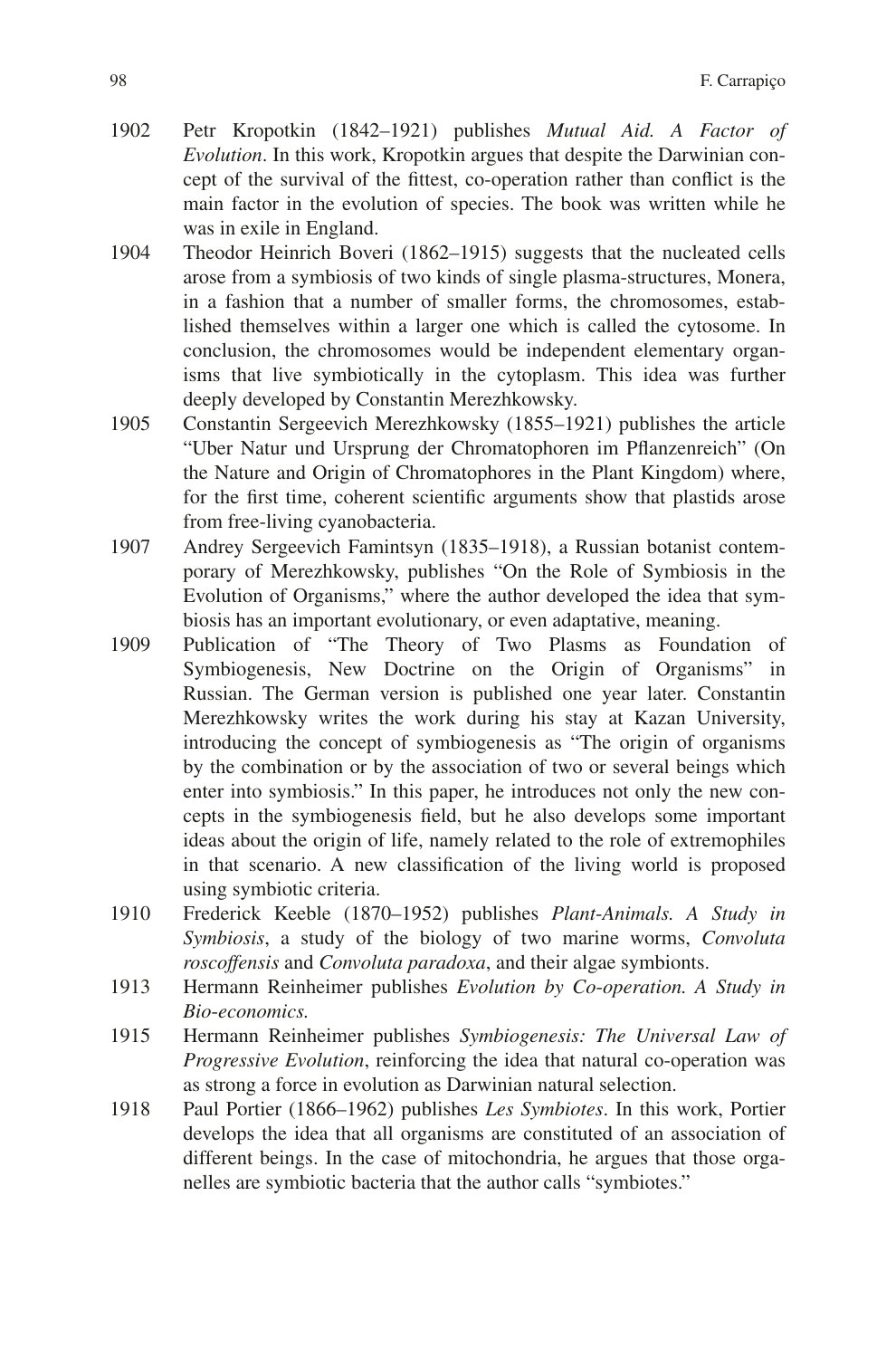- 1920 Constantin Merezhkowsky publishes in the *Bulletin de la Société des Sciences Naturelles de l'Ouest de la France* (*Nantes*), "La Plante Considerée comme un Complexe Symbiotique" (The Plant Considered as a Symbiotic Complex) where the author develops his previous ideas on the symbiotic origin of chloroplasts and nucleus. In opposition to all the current views at the time, Merezhkowsky defends that chloroplasts have not evolved from mitochondria or protoplasm, but from free-living cyanobacteria.
- 1920 *Symbiosis: A Socio*-*physiological Study of Evolution* is published by Hermann Reinheimer. In the book, the author points out the importance of the specific interrelations in the development of organisms as a whole, giving us a holistic perspective of organismal evolution.
- 1921 Constantin Merezhkowsky commits suicide in a room of the Hotel des Familles in Geneva, Switzerland, after several years of exile (January 9).
- 1921 Paul Buchner (1886–1978) publishes his first book entitled *Tier und Pflanze in Intracellular Symbiose* (*Animals and Plants in Intracellular Symbiosis*).
- 1922 Maurice Caullery (1868–1958) publishes *Le Parasitisme et la Symbiose*, translated into English in 1952 with the title *Parasitism and Symbiosis.*
- 1923 George H.F. Nuttall (1862–1937) publishes in the journal, *The American Naturalist,* the article, "Symbiosis in Animals and Plants."
- 1923 Lemuel Roscoe Cleveland (1892–1969) publishes in the *Proceedings of the National Academy of Sciences* the article "Symbiosis between Termites and their Intestinal Protozoa" referring for the first time to the symbiotic nature of the intestinal flagellates of termites.
- 1923 Ivan Emmanuel Wallin (1883–1969) publishes in *The American Naturalist*, "The Mitochondria Problem," emphasizing the symbiotic origin of these organelles against the cytoplasmic point of view. He joined the University of Colorado in 1918 and the next year became professor of anatomy, a position he held for 32 years.
- 1924 Boris Kozo-Polyansky (1890–1957) publishes in Russian the monograph "A New Principle of Biology: An Essay on the Theory of Symbiogenesis." In this work, Kozo-Polyansky tries to integrate the symbiogenesis theory with the Darwinian one.
- 1927 Ivan Wallin publishes *Symbionticism and the Origin of Species*, where the author defends the importance of symbiotic mechanisms in evolution, with emphasis on the symbiotic origin of mitochondria. Wallin also emphasizes the importance of microsymbiosis in this process, pointing out the idea that "Bacteria, which are popularly associated with disease, may represent the fundamental causative factor in the origin of species."
- 1952 Joshua Lederberg (1925–2008) publishes an article in the journal *Physiological Reviews* entitled "Cell Genetics and Hereditary Symbiosis," where he introduces the term *plasmid* to describe extranuclear genetic structures that can reproduce independently. In the same article, he defends a symbiogenic approach to the origin of mitochondria and chloroplasts, pointing out the similarities between known bacterial symbionts and those organelles.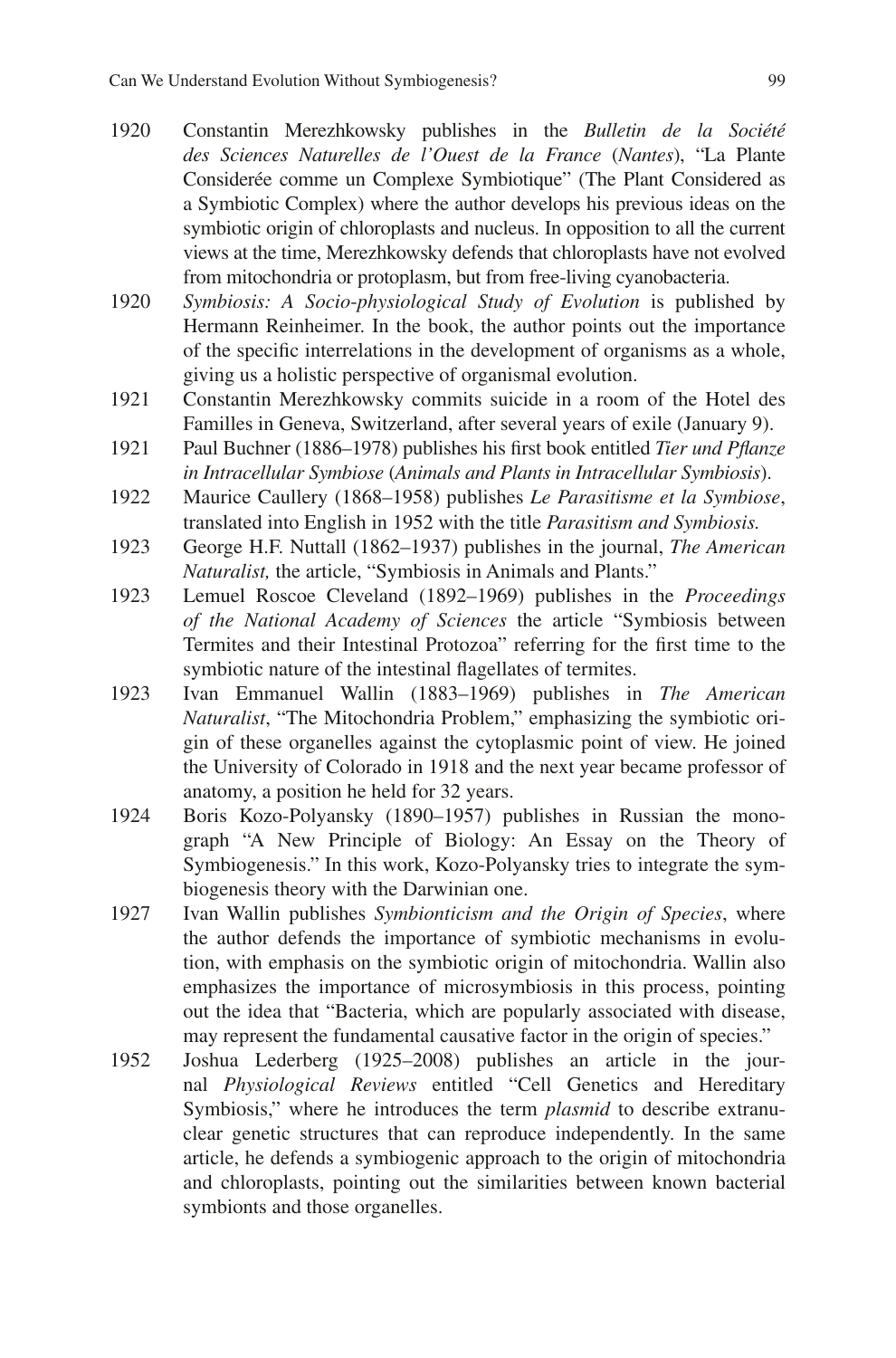- 1962 The definitive proof of DNA in chloroplasts is made by Hans Ris (1914– 2004) and Walter Plaut (1931–) suggesting that chloroplasts originate from endosymbiotic cyanobacteria as was postulated by Constantin Merezhkowsky. The work titled "Ultrastructrure of DNA-Containing Areas in the Chloroplast of *Chlamydomonas*" is published in *The Journal of Cell Biology.*
- 1963 The First International Conference on Symbiosis titled "Symbiotic Associations" takes place in London (April), held by the Society for General Microbiology in its Thirteenth Symposium.
- 1963 René Dubos (1901–1982) and Alex Kessler publish in the *Proceedings of the 1st International Conference on Symbiosis* the article "Integrative and Disintegrative Factors in Symbiotic Associations."
- 1963 Margit Nass and Sylvan Nass found DNA fibers in mitochondria, reinforcing the symbiotic origin of these organelles. These results are published in two papers of *The Journal of Cell Biology.*
- 1967 Lynn Margulis (1938–2011) publishes in the *Journal of Theoretical Biology* the article "On the Origin of Mitosing Cells." In this paper, a theory of the origin of the discontinuity between eukaryotic and prokaryotic cells is presented. Mitochondria, basal bodies of the flagella and chloroplasts, are considered to have derived from free-living cells, and the eukaryotic cell is seen as the result of the evolution of ancient symbioses.
- 1967 At the same time that Margulis' 1967 article was published, an oft-forgotten short paper by the Norwegian microbiologist Jostein Goksoyr (1922– 2000) appeared in *Nature,* providing a similar endosymbiotic theory for the origin of eukaryotic cells.
- 1969 Ivan Wallin submitted a short paper titled "Symbioticism in the Light of Recent Cytological Investigations" to *Science* magazine. This paper was rejected without any comments.
- 1970 Lynn Margulis publishes the book, *Origin of Eukaryotic Cells: Evidence and Research Implications for a Theory of the Origin and Evolution of Microbial, Plant and Animal Cells on the Precambrian Earth,* in sequence with her previous article. Using information from cellular and molecular biology, she promotes the serial endosymbiotic theory for the origin of the eukaryotic cells.
- 1972 Kwang W. Jeon publishes in the journal, *Science,* a short article entitled "Development of Cellular Dependence on Infective Organisms: Micrurgical Studies in Amoebas" about the role of intracellular symbionts on cellular divergence and variation.
- 1975 James Lovelock (1919–) and Lynn Margulis propose the Gaia hypothesis, supporting the idea that Earth is a complex self-regulatory, flexible living system.
- 1976 Richard Dawkins (1941–) writes *The Selfish Gene*, redefining the concept of symbiosis to include relations between individuals of the same species. He also introduces says that there is no selection for "the good of species" and "we are gigantic colonies of symbiotic genes."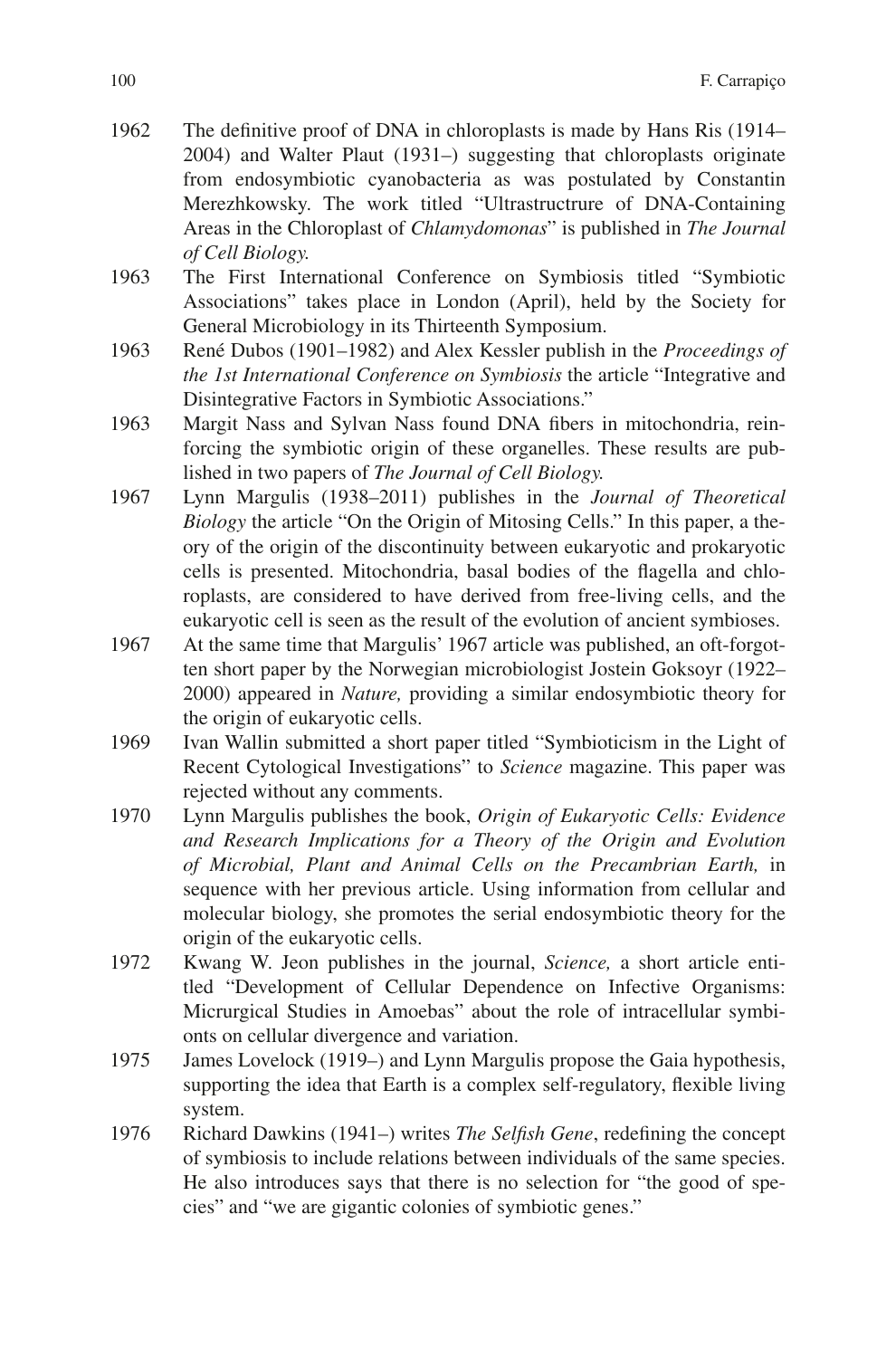- 1979 Liya N. Khakhina publishes in Russian the book, *Problema Simbiogeneza: Istoriko*-*Kritichesky Ocherk Issledovany Otechestvennykh Botanikov*, translated into English in 1992 as *Concepts of Symbiogenesis. A Historical and Critical Study of the Research of Russian Botanists*, and edited by Lynn Margulis and Mark McMenamin, an important contribution to the knowledge of the history of symbiosis research in Russia.
- 1981 Lynn Margulis publishes *Symbiosis in Cell Evolution: Life and its Environment on the Early Earth*. In this book, the author presents a modern synthesis of the mechanisms and processes of cell evolution, offering a coherent explanation of how eukaryotic cells evolved from bacterial ancestors by a series of symbioses. In this sense, the origin of the eukaryotic cell is perceived as a special case of a general phenomenon, the evolution of microbial associations.
- 1982 Christian de Duve (1917–2013) suggests that peroxisomes arose from aerobic bacteria that were adopted as endosymbionts before mitochondria.
- 1985 Douglas H. Boucher (1950–) edits *The Biology of Mutualism. Ecology and Evolution*. This book develops the point of view that the mutually beneficial interactions between species are just as important as competition and predation, and how mutualisms affect population dynamics and community structure.
- 1987 David C. Smith and Angela E. Douglas publish *The Biology of Symbiosis*. This important textbook was primarily aimed at filling a gap in the symbiosis literature to base a course in the field for the biology curricula at the university level.
- 1988 The Microcosmos Project begins. This project co-ordinated by Douglas Zook and Lynn Margulis at the University of Boston aims at the use of the microorganism world for a more earth-conscious approach to education, with particular interest in co-operative biological systems and the maintenance of species diversity.
- 1991 The book *Symbiosis as a Source of Evolutionary Innovation: Speciation and Morphogenesis* is published. It is edited by Lynn Margulis and René Fester.
- 1991 Francisco Carrapiço (1951–) publishes in the journal *Plant and Soil* the article "Are Bacteria the Third Partner of *the Azolla*-*Anabaena* Symbiosis?" presenting data showing that bacteria existing in the *Azolla* leaf cavities and megasporocarps follow a developmental pattern identical to the cyanobacteria *Anabaena azollae* and can be considered the third partner of the symbiotic association.
- 1994 Jan Sapp (1954–) writes *Evolution by Association. A History of Symbiosis*, an important scientific landmark in the history of symbiosis theory.
- 1994 Angela Douglas publishes *Symbiotic Interactions*, considering that "The common denominator of symbiosis is not mutual benefit but a novel metabolic capability, acquired by one organism from its partners."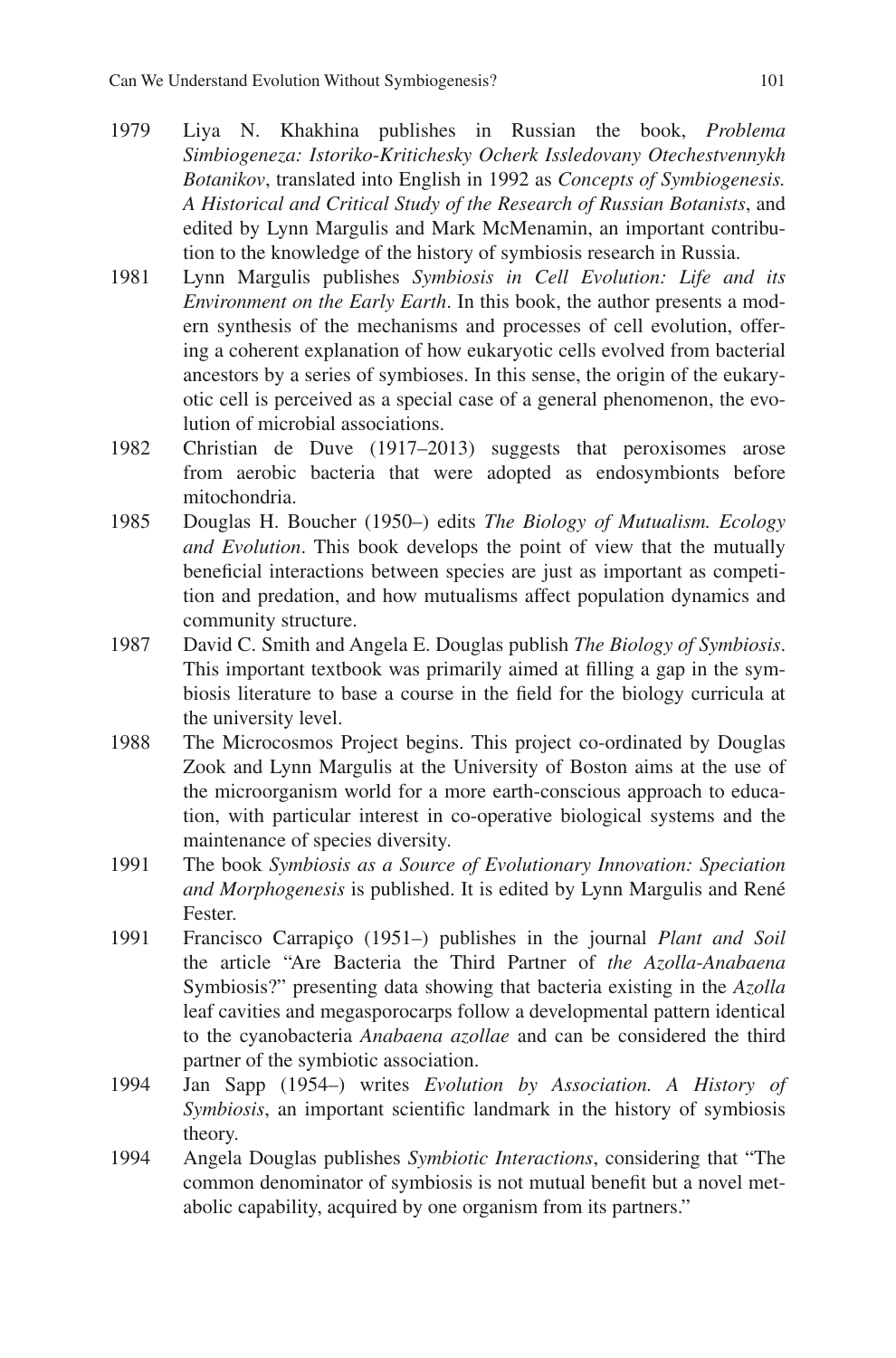- 1996 Peter Corning (1935–) publishes in the *Journal of Evolutionary Theory* the article "The Co-operative Gene: On the Role of Synergy in Evolution," an important contribution to understanding evolution in a more synergistic and cooperative way.
- 1997 The International Symbiosis Society (ISS) is founded on April 15 at the Second International Symbiosis Congress in Woods Hole, United States.
- 1998 Lynn Margulis publishes *Symbiotic Planet. A New View of Evolution*, a personal and autobiographical journey to the science and symbiosis world.
- 1998 Douglas Zook in the article, "A New Symbiosis Language," published in the *ISS Symbiosis News*, proposes a new definition for symbiosis: "Symbiosis is the acquisition and maintenance of one or more organisms by another that results in novel structures and metabolism. Some symbiotic evolution may involve partner genetic exchanges."
- 1999 William Martin and Klaus V. Kowallik publish in the *European Journal of Phycology* the annotated English translation of Merezhkowsky's [\(1905](#page-23-16)) paper "Uber Natur und Ursprung der Chromatophen im Pflanzenreich" (On the Nature and Origin of Chromatophores in the Plant Kingdom).
- 2000 Surinder Paracer and Vernon Ahmadjian write *Symbiosis. An Introduction to Biological Associations.*
- 2000 Rosmarie Honegger publishes in the journal, *The Bryologist,* the article, "Simon Schwendener (1829–1919) and the Dual Hypothesis of Lichens."
- 2000 Marc-André Selosse writes *La Symbiose: Structures et Fonctions, Rôle Ecologique et Évolutif.*
- 2002 The book *Cyanobacteria in Symbiosis* is edited by Amar N. Ray, Birgitta Bergman, and Ulla Rasmussen. It is a reference work in the field of plant–cyanobacteria interactions and nitrogen biological fixation.
- 2002 Joseph Seckbach (1934–) edits *Symbiosis: Mechanisms and Model Systems*, providing in a clear and broad way the inter- and multidisciplinary dimension of the interspecific relationships, and their mechanisms of work and evolution.
- 2002 Lynn Margulis and Dorion Sagan (1959–) publish *Acquiring Genomes. A Theory of the Origins of Species*. In this work, the authors point out that the acquisition of new genomes involving symbiogenic processes is the main driving force in evolution, not random mutations, and include a solid criticism of neo-Darwinism.
- 2002 Jan Sapp, Francisco Carrapiço, and Mikhail Zolotonosov (1954–) publish in the journal of *History and Philosophy of the Life Sciences* the article, "Symbiogenesis: The Hidden Face of Constantin Merezhkowsky," revealing the controversial dimension of his life and work.
- 2003 Jan Sapp introduces the terms *symbiomics* and *symbiome* in his new book *Genesis. The Evolution of Biology*, revealing a new approach to the understanding of this science in an evolutive perspective, reinforcing its symbiogenic component. In this work, the author points out an important and innovative idea that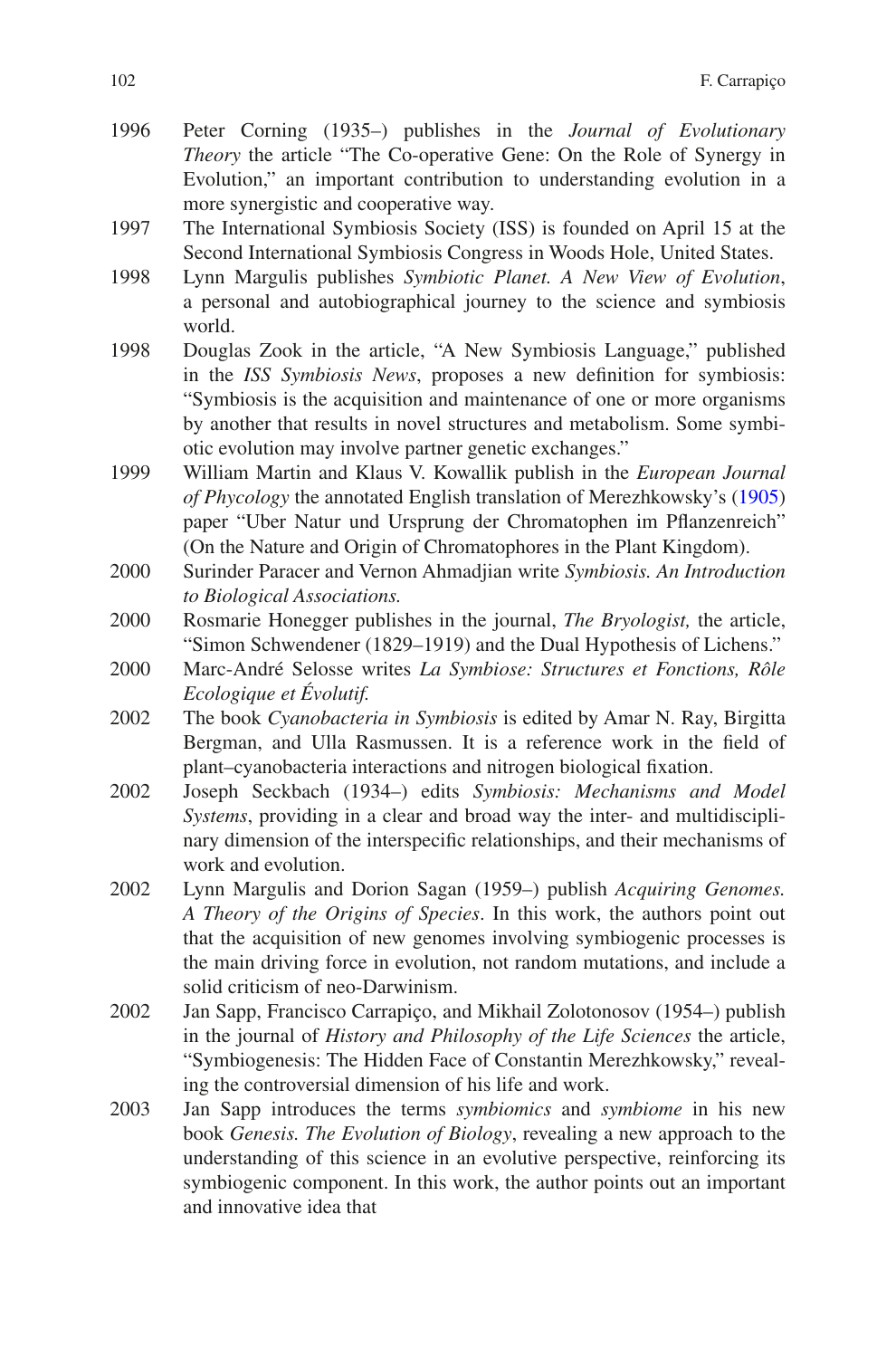Every eukaryote is a superorganism, a symbiome composed of chromosomal genes, organellar genes, and often other bacterial symbionts as well as viruses. The symbiome, the limit of the multicellular organism, extends beyond the activities of its own cells. All plants and animals involve complex ecological communities of microbes, some of which function as commensals, some as mutualists, and others as parasites, depending on their nature and context.

**Acknowledgments** I am grateful to Nathalie Gontier and Maria Helena Costa for their encouragement in the development of this work and to Helena Carrapiço and Ben Farrand for the English revision of the text. Also, a word of gratitude to Jonathan Bujak for helping to obtain information about Hermann Reinheimer related to the 1911 England Census, and to Padmavathi Jayajeevan for the excellent work in publishing this chapter.

# **References**

<span id="page-22-8"></span>Archibald JM (2011) Origin of eukaryotic cells: 40 years on. Symbiosis 54:69–86

- <span id="page-22-12"></span>Archibald J (2014) One plus one equals one. Symbiosis and the evolution of complex life. Oxford University Press, New York
- <span id="page-22-5"></span>Boucher DH (1985) The idea of mutualism, past and future. In: Boucher DH (ed) The biology of mutualism: ecology and evolution. Croom Helm Ltd., Oxford University Press, New York, pp 1–28
- <span id="page-22-0"></span>Bowler PJ (1975) The changing meaning of "evolution". J Hist Ideas 36:95–114
- <span id="page-22-6"></span>Brucker RM, Bordenstein SR (2012) Speciation by symbiosis. Trends Ecol Evol 27(8):443–451
- <span id="page-22-9"></span>Carrapiço F (2006a) Is the Azolla-Anabaena symbiosis a co-evolution case? General botany: traditions and perspectives. Materials of the International Conference, dedicated to 200th anniversary of the Kazan Botanical School (23–27 Jan 2006). Part I. Kazan, 2006, pp 193–195. Edited by Andrew Sitnykov and published by the Kazan University, Russia
- <span id="page-22-11"></span>Carrapiço F (2006b) The origins of life and the mechanisms of biological evolution. Proceedings of SPIE 6309: 630900-1-630900-5
- <span id="page-22-3"></span>Carrapiço F (2010a) Azolla as a superorganism. Its implication in symbiotic studies. In: Seckbach J, Grube M (eds) Symbioses and stress: joints ventures in biology, cellular origin, life in extreme habitats and astrobiology, vol 17. Springer, New York, pp 225–241
- <span id="page-22-7"></span>Carrapiço F (2010b) How symbiogenic is evolution? Theory Biosci 129:135–139
- <span id="page-22-15"></span>Carrapiço F (2012a) The symbiotic phenomenon in the evolutive context. In: Pombo O, Rahman S, Torres JM, Symon J (eds) Special sciences and the unity of science, logic, epistomology and the unity of science, vol 24. Springer Science+Business Media B.V, New York, pp 113–119
- <span id="page-22-10"></span>Carrapiço F (2012b) Beyond neo-Darwinism. Building a symbiogenic theory of evolution. Abstracts of the International Colloquium on Emergence and non-Fundamentalist Metaphysics. Lisbon, 14–16 May 2012. (published in Kairos, Journal of Philosophy & Science 12:47–53, 2015)
- <span id="page-22-1"></span>Corning PA (1996) The co-operative gene: on the role of synergy in evolution. Evol Theor 11:183–207
- <span id="page-22-2"></span>Corning PA (2005) Holistic darwinism. Synergy, cybernetics, and the bioeconomics of evolution. The University Chicago Press, Chicago
- <span id="page-22-13"></span>Corning PA (2014) Systems theory and the role of synergy in the evolution of living systems. Syst Res 31:181–196
- <span id="page-22-14"></span>Corning PA, Szathmáry E (2015) "Synergistic selection": a Darwinian frame for the evolution of complexity. J Theor Biol 371:45–58
- <span id="page-22-4"></span>De Bary A (1878) Ueber symbiose—Tageblatt 51 Versamml. Deutscher Naturforscher u. Aerzte, Cassel, pp 121–126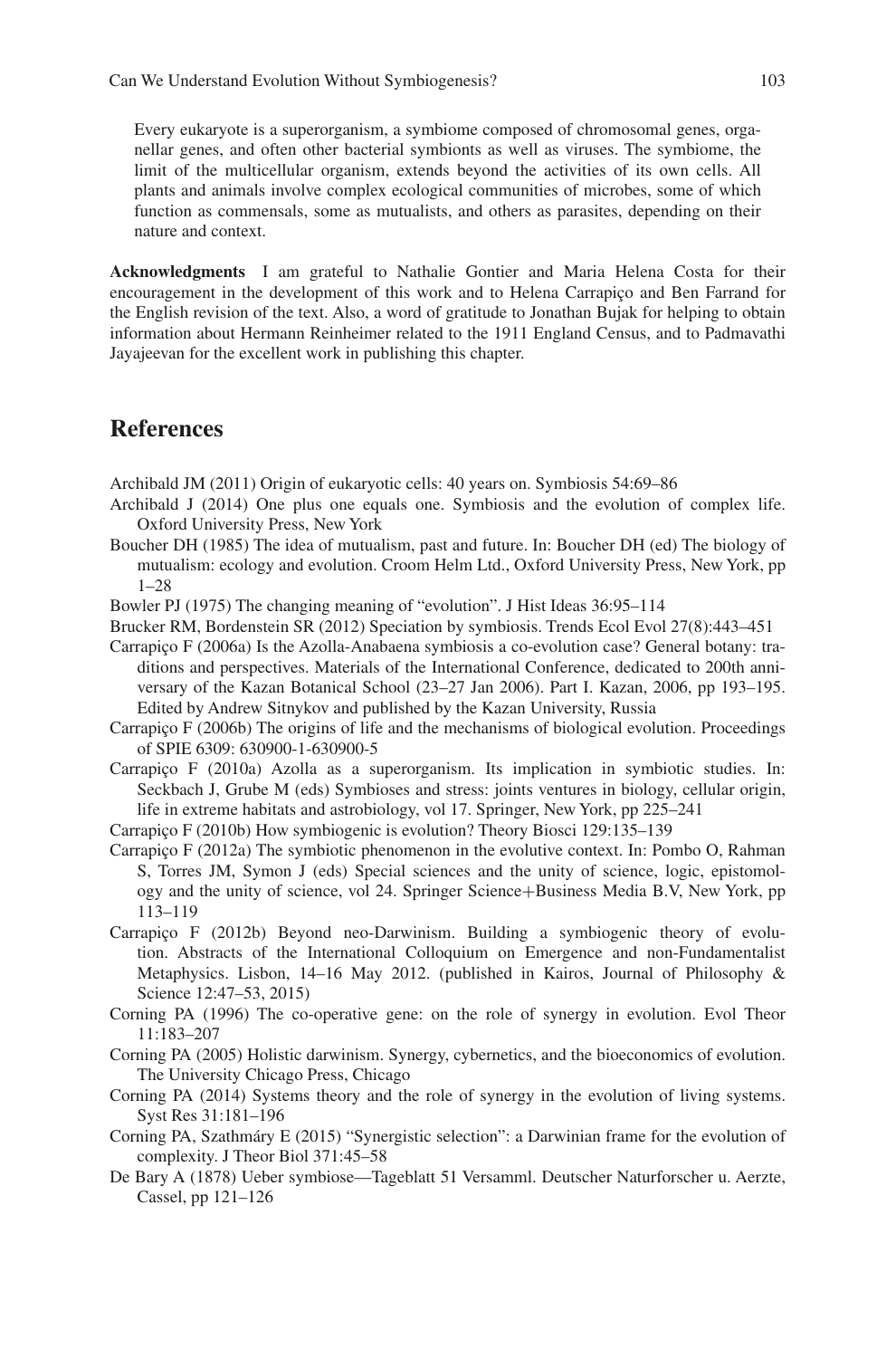- <span id="page-23-13"></span>De Bary A (1879) Die erscheinung der symbiose. Vortrag auf der Versammlung der Deutschen Naturforscher und Aertze zu Cassel, Strasburg: Verlag von Karl J. Trubner, pp 1–30
- <span id="page-23-3"></span>Darwin C (1859) On the origin of species by means of natural selection or the preservation of favored races in the struggle for life. In: Murray J (ed), London
- <span id="page-23-8"></span>Dawkins R (1976) The selfish gene. Oxford University Press, Oxford
- <span id="page-23-12"></span>Frank AB (1877) Ueber die biologischen Verhältnisse des Thallus einiger Krustenflechten. Beitr Biol Pfl 2(2):123–200
- <span id="page-23-25"></span>Goksoyr J (1967) Evolution of eucaryotic cells. Nature 214:1161
- <span id="page-23-26"></span>Gontier N (2007) Universal symbiogenesis: an alternative to universal selectionist accounts of evolution. Symbiosis 44:167–181
- <span id="page-23-28"></span>Guerrero R, Margulis L, Berlanga M (2013) Symbiogenesis: the holobiont as unit of evolution. Int Microbiol 16:133–143
- <span id="page-23-18"></span>Guilliermond A (1918) Sur l'origine mitochondriale des plastides. C. R. Hebd Séanc. Acad Sci, Paris 167:430–433
- <span id="page-23-27"></span>Holldobler B, Wilson EO (2009) The superorganism: the beauty, elegance and strangeness of insect societies. W.W. Norton and Company, New York
- <span id="page-23-10"></span>Honegger R (2000) Simon Schwendener (1829–1919) and the dual hypothesis of lichens. Bryologist 103:167–183
- <span id="page-23-4"></span>Huxley J (1942) Evolution. The modern synthesis. George Allen & Unwin Ltd (eds). London
- <span id="page-23-24"></span>Kozo-Polyansky B (2010) Symbiogenesis. A new principle of evolution. In: Fet V, Margulis L (trans) Harvard University Press, Cambridge (from the Russian edition, 1924)
- <span id="page-23-20"></span>Khakhina LN (1992) Concepts of symbiogenesls. In: Marguhs L, McMenamin M (eds) A historical and critical study of the research of russian botanists. Yale University Press, New Haven
- <span id="page-23-1"></span>Kutschera U (2011) From the scala naturae to the symbiogenic and dynamic tree of life. Biol Direct 6(33):1–25. doi:[10.1186/1745-6150-6-33](http://dx.doi.org/10.1186/1745-6150-6-33)
- <span id="page-23-14"></span>Kropotkin P (1902) Mutual aid. A factor of evolution. McClure Phillips, New York
- <span id="page-23-29"></span>Lipnicki IL (2015) The role of symbiosis in the transition of some eukaryotes from aquatic to terrestrial environments. Symbiosis 65:39–53. doi[:10.1007/s13199-015-0321-7](http://dx.doi.org/10.1007/s13199-015-0321-7)
- <span id="page-23-2"></span>Lamarck J-BM (1809) Philosophie zoologique, ou exposition des considérations relatives à l'histoire naturelle des animaux. Paris
- <span id="page-23-22"></span>Lumière A (1919) Le mythe des symbiotes. Masson et Cie. Ed., Paris
- <span id="page-23-7"></span>Margulis L (1990) Words as battle cries—symbiogenesis and the new field of endocytobiology. Bioscience 40(9):673–677
- <span id="page-23-6"></span>Margulis L, Sagan D (2002) Acquiring genomes. A theory of the origin of species. Basic Books, New York
- <span id="page-23-15"></span>Martin W, Kowallik KV (1999) Annotated english translation of Mereschkowsky's 1905 paper "Uber Natur und Ursprung der Chromatophoren im Pflanzenreich". Eur J Phycol 34:287–295
- <span id="page-23-0"></span>Mayr E (2001) What evolution is. In: Weidenfeld, Nicolson (eds) Basic books, London
- <span id="page-23-5"></span>Mayr E (1942) Systematics and the origins of species, from the viewpoint of a zoologist. Harvard University Press, Cambridge
- <span id="page-23-16"></span>Merezhkowsky C (1905) Uber natur und ursprung der chromatophoren im pflanzenreiche. Biol Centralbl 25(593–604):689–691
- <span id="page-23-17"></span>Merezhkowsky C (1909) The theory of two plasms as foundation of symbiogenesis. A new doctrine on the origins of organisms. Proceedings of studies of the Imperial Kazan University, vol 12. pp 1–102
- <span id="page-23-19"></span>Merezhkowsky C (1920) La plante considerée comme un complexe symbiotique. Bulletin de la Societé des Sciences Naturelles de l'Ouest de la France. 6:17–98
- <span id="page-23-23"></span>Muller HJ (1927) Artificial transmutaion of the gene. Science 66(1699):84–87
- <span id="page-23-11"></span>Nylander W (1896) Les lichens des environs de Paris. Typographie Paul Schmidt, Paris
- <span id="page-23-9"></span>Pereira L, Rodrigues T, Carrapiço F (2012) A symbiogenic way in the origin of life. In: Seckbach J (ed) Genesis—in the beginning. Precursors of life, chemical models and early. Biological evolution, cellular origin, life in extreme habitats and astrobiology, vol 22. Springer Science+Business Media, Dordrecht, pp 723–742. doi[:10.1007/978-94-007-2941-4\\_36](http://dx.doi.org/10.1007/978-94-007-2941-4_36)
- <span id="page-23-21"></span>Portier P (1918) Les symbiotes. In: Masson et Cie. (ed), Paris